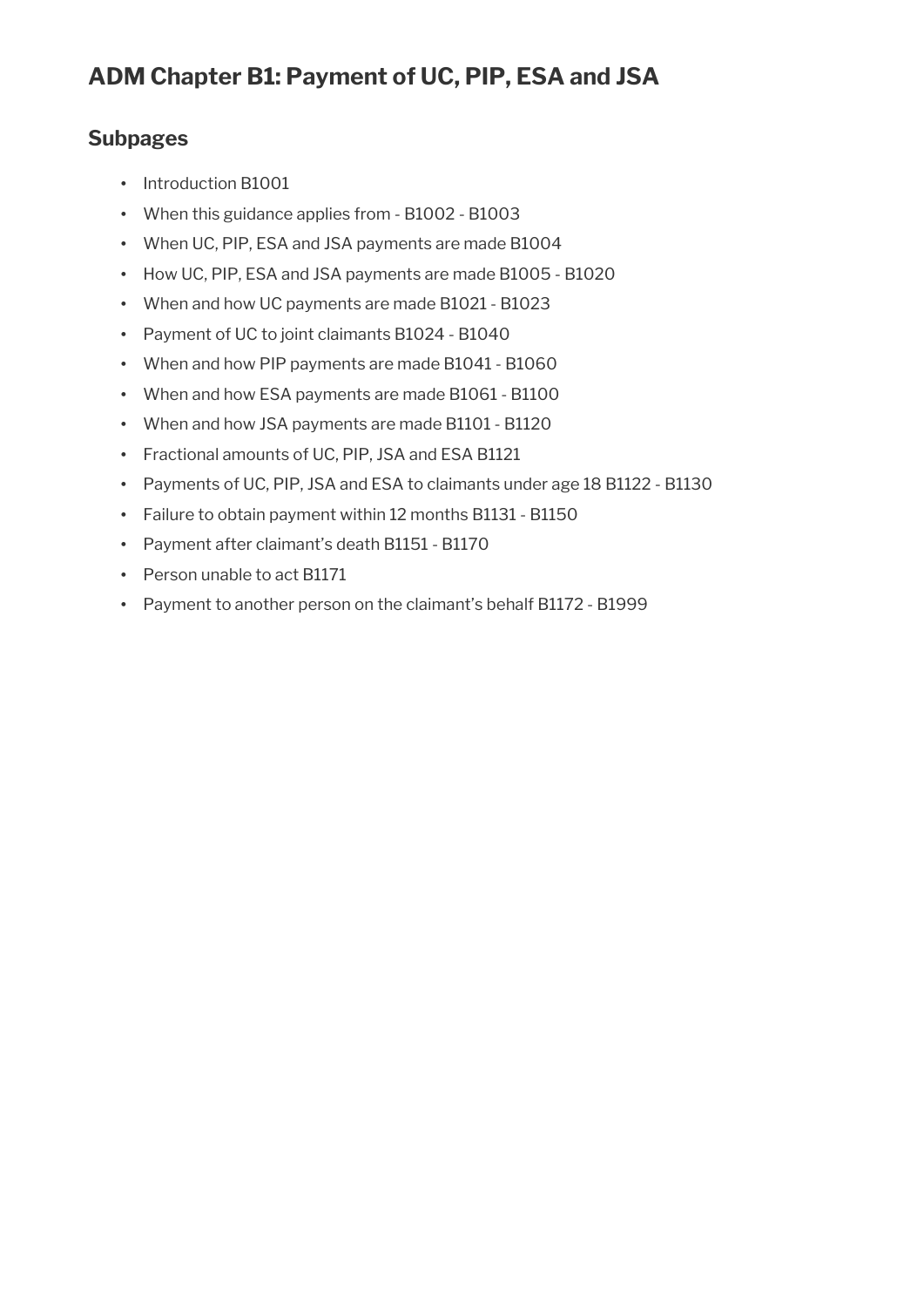## **Introduction B1001**

## **Introduction**

B1001 **[[See Memo ADM 18/21](https://intranet.dwp.gov.uk/manual/advice-decision-making-adm/18-21-staggering-payments-benefit-arrears-instalments-universal-credit-personal-independence-payment)]** This Chapter gives guidance on when and how payments of

**1.** UC

**2.** PIP

**3.** new style ESA (hereafter referred to as ESA)

**4.** new style JSA (hereafter referred to as JSA)

are made.

**Note 1:** ADM M5021 contains guidance on the meaning of new style ESA and new style JSA.

**Note 2:** DMG Chapter 08 contains guidance on when and how payments are made for benefits other than those listed above.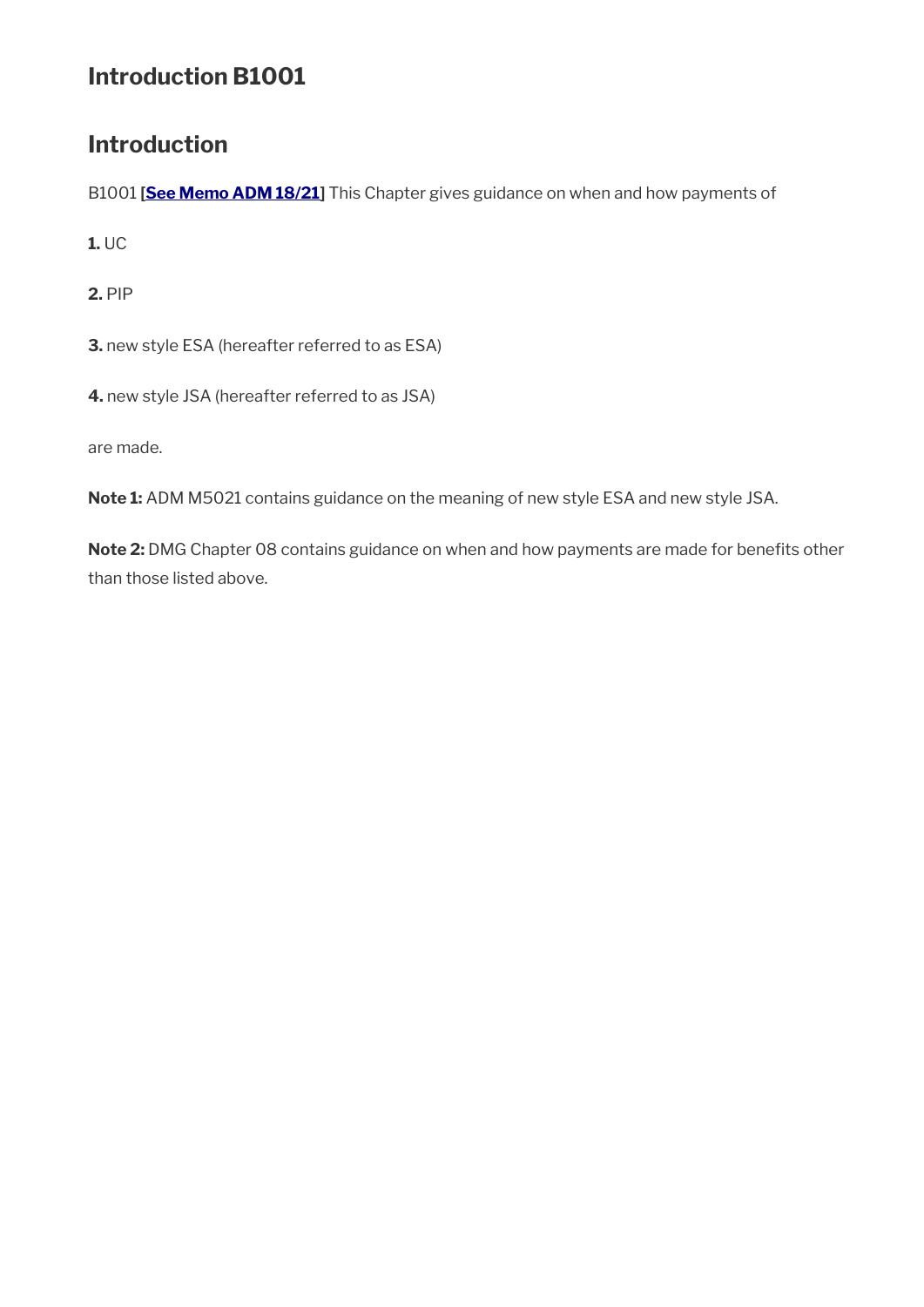## **When this guidance applies from - B1002 - B1003**

**[Search](http://dwpsearch.link2.gpn.gov.uk/search/search.jsp)** 

 [PIP](#page-2-1) B1002

 [UC, ESA and JSA](#page-2-0) B1003

#### <span id="page-2-1"></span>**PIP**

B1002 This guidance applies to payments of PIP made from and including 8.4.13<sup>1</sup>.

1 [UC, PIP, JSA & ESA \(C&P\) Regs, reg 1\(2\)](http://www.legislation.gov.uk/uksi/2013/380/regulation/1)

## <span id="page-2-0"></span>**UC, ESA and JSA**

B1003 This guidance applies to payments of

**1.** UC

**2.** ESA

**3.** JSA

made from and including 29.4.13 $^{\rm 1}$ .

1 [UC, PIP, JSA & ESA \(C&P\) Regs, reg 1\(3\)](http://www.legislation.gov.uk/uksi/2013/380/regulation/1)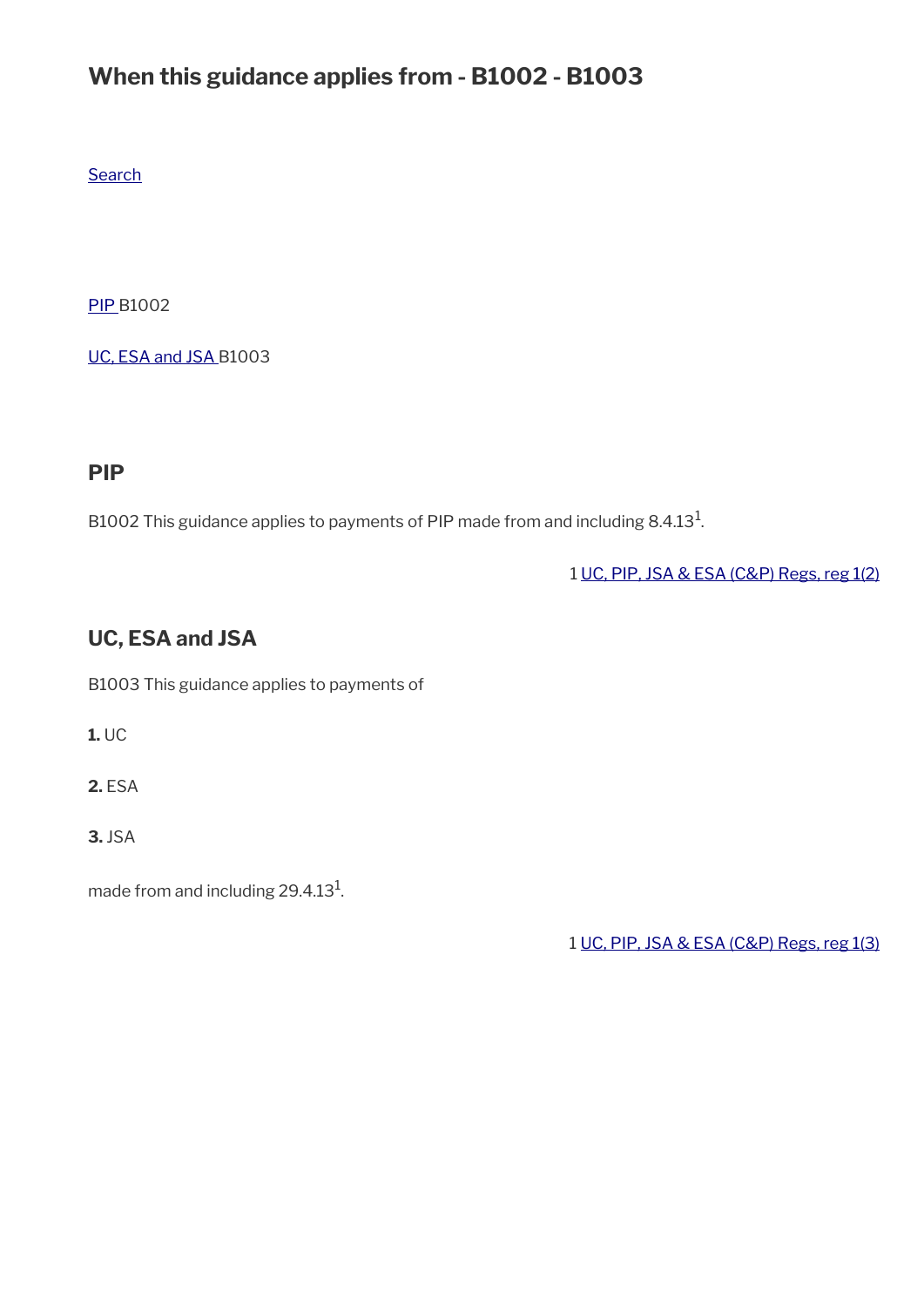## **When UC, PIP, ESA and JSA payments are made B1004**

B1004 Subject to B1005 to B1173, UC, PIP, ESA and JSA must be paid in accordance with an award as soon as reasonably practicable after the award has been made $^{\rm 1}$ .

1 [UC, PIP, JSA & ESA \(C&P\) Regs, reg 45](http://www.legislation.gov.uk/uksi/2013/380/regulation/45)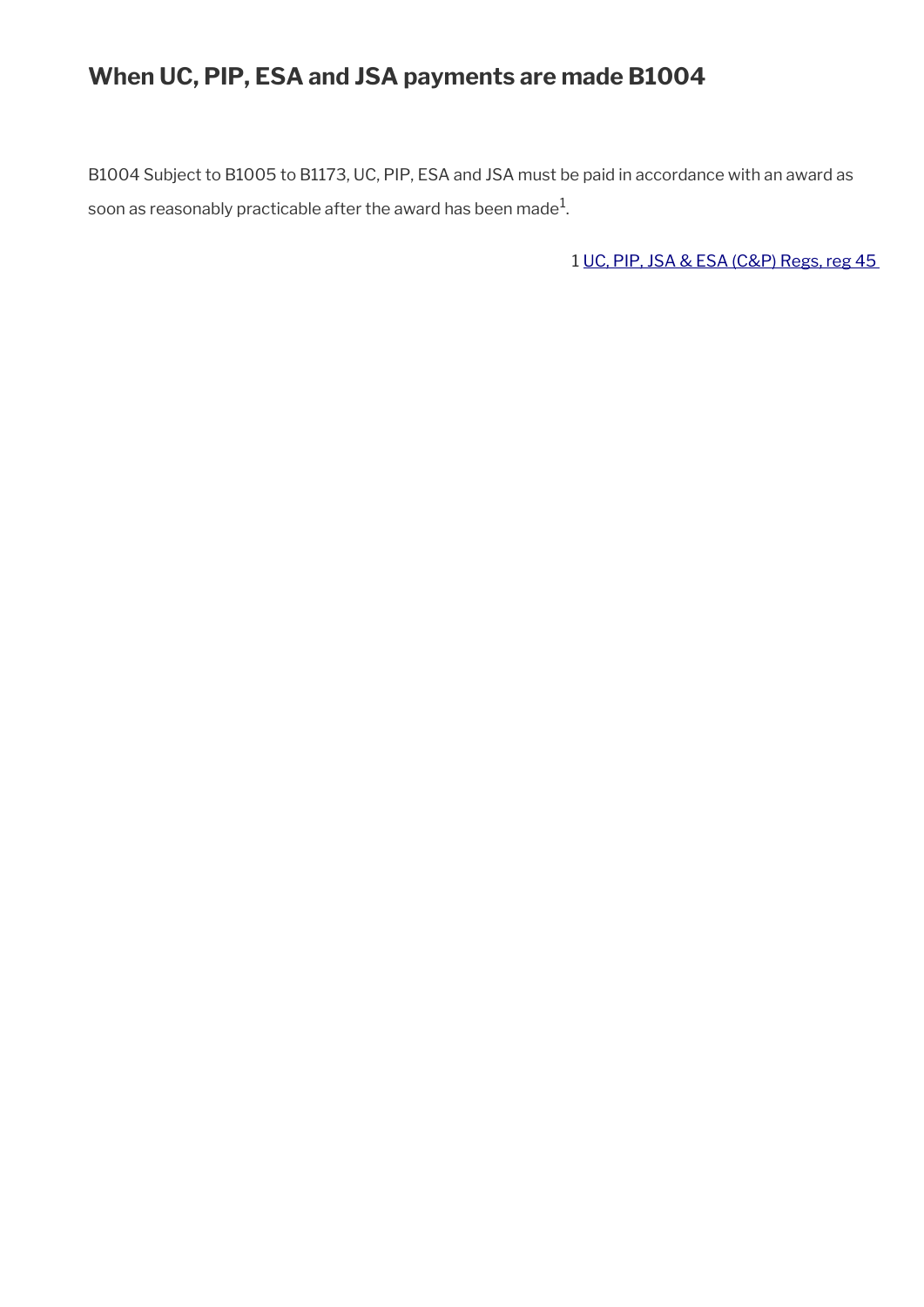## **How UC, PIP, ESA and JSA payments are made B1005 - B1020**

[Direct credit transfer](#page-4-2) B1005 [HM Government Payment Exception Service](#page-4-1) B1006-B1007 [ESA and JSA payments](#page-4-0) B1008 - B1020

## <span id="page-4-2"></span>**Direct credit transfer**

B1005 Payments of UC, PIP, ESA or JSA are paid by DCT into a bank or other account nominated by<sup>1</sup>

**1.** the person entitled to the benefit **or** 

**2.** a person acting on their behalf under specified legislation<sup>2</sup> (see Part 5 of the Agents, appointees, [attorneys, deputies and third parties: staff guide\)](https://www.gov.uk/government/publications/procedures-for-dealing-with-agents-appointees-attorneys-deputies-and-third-parties) **or**

**3.** a person referred to in specified legislation $^3$  (eg. persons appointed to act under mental capacity law – see Parts 2, 3 and 4 of the [Agents, appointees, attorneys, deputies and third parties: staff guide](https://www.gov.uk/government/publications/procedures-for-dealing-with-agents-appointees-attorneys-deputies-and-third-parties)).

1 [UC, PIP, JSA & ESA \(C&P\) Regs, reg 46\(1](http://www.legislation.gov.uk/uksi/2013/380/regulation/46)); 2 [reg 57\(1](http://www.legislation.gov.uk/uksi/2013/380/regulation/57)); 3 [reg 57\(2\)](http://www.legislation.gov.uk/uksi/2013/380/regulation/57)

## <span id="page-4-1"></span>**HM Government Payment Exception Service**

B1006 HM Government Payment Exception Service (HMGPES) is an alternative short-term payment method available in exceptional circumstances to pay benefits to customers who are unable to be paid by any other method. [See operational guidance for further details.](http://intranet.dwp.gov.uk/manual/hm-government-payment-exception-service-hmgpes)

B1007

## <span id="page-4-0"></span>**ESA and JSA payments**

B1008 ESA and JSA payments are to be paid by DCT within 7 days of the last day of each successive period of entitlement $^{\rm 1}$ .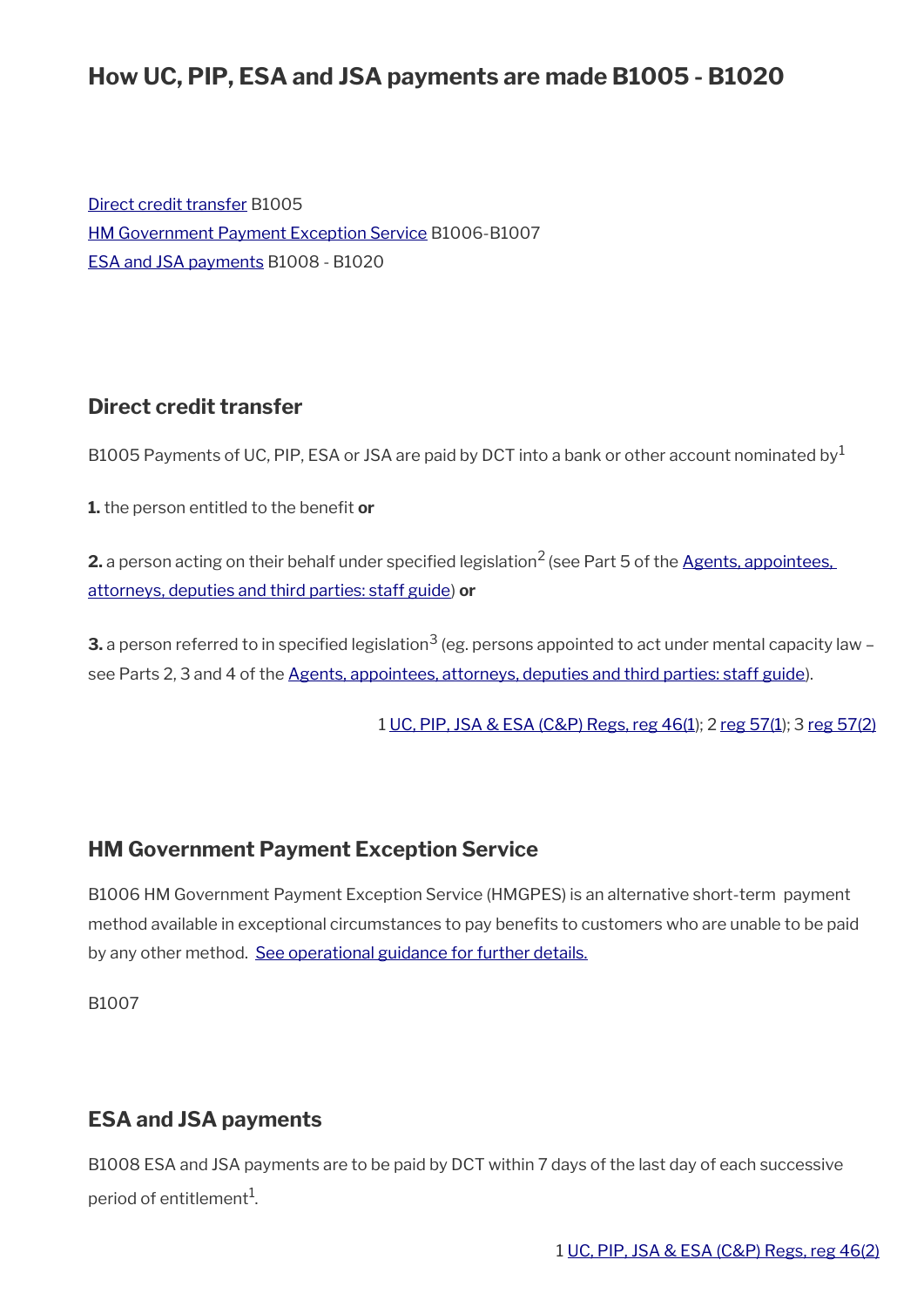#### **Example 1**

Robin is in receipt of ESA. He is entitled to a payment for the period from 8 November to 21 November. That payment should be credited to Robin's bank account within 7 days of 21 November. Robin's next payment for the period from 22 November to 5 December should be credited to his bank account within 7 days of 5 December.

#### **Example 2**

Lisa is in receipt of JSA. She is entitled to a payment for the period from 10 July to 23 July. That payment should be credited to Lisa's bank account within 7 days of 23 July. Lisa's next payment for the period from 24 July to 6 August should be credited to her bank account within 7 days of 6 August.

B1009 - B1020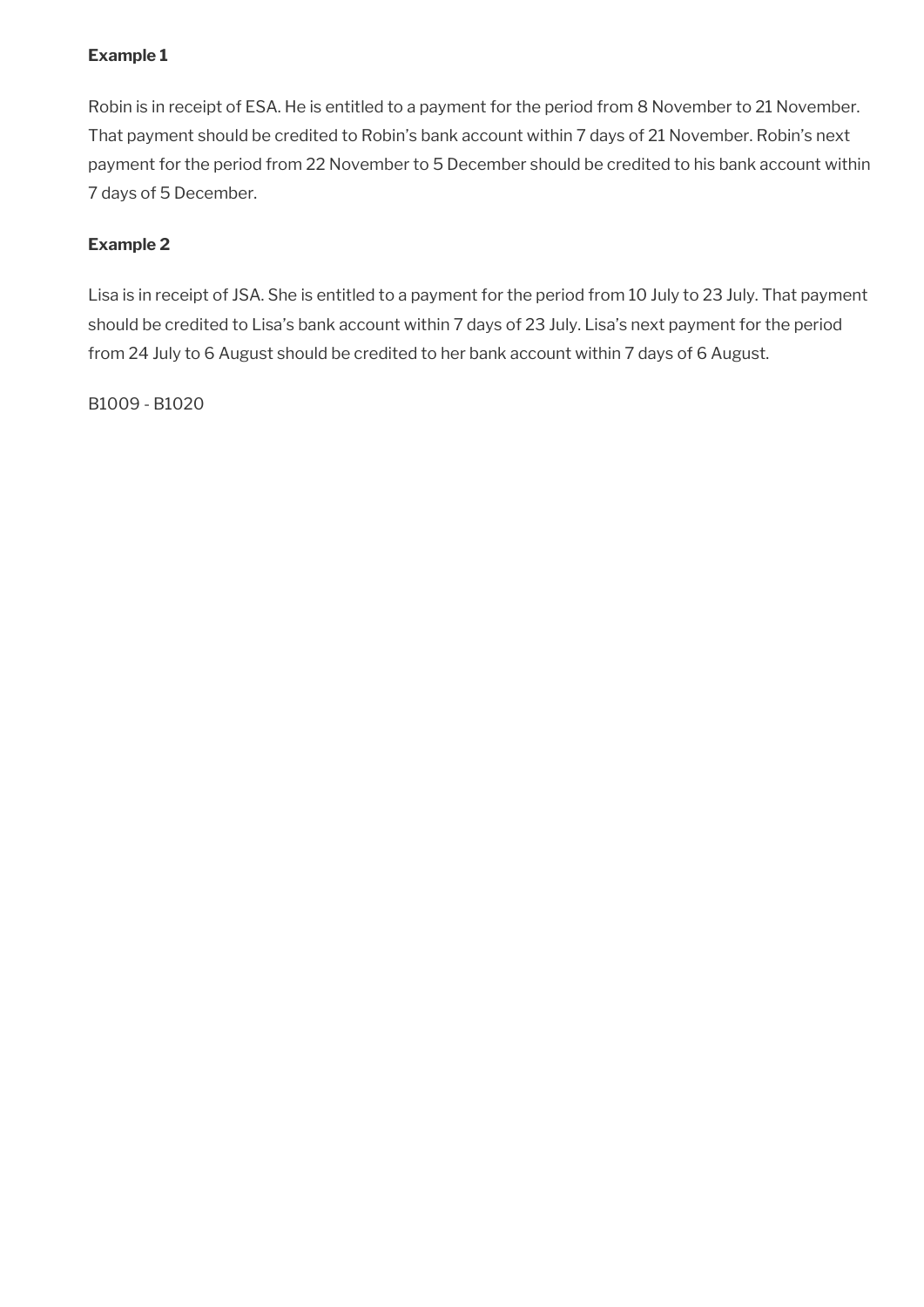## **When and how UC payments are made B1021 - B1023**

[Period and timing of UC payments](#page-6-1) B1021 - B1022 [Payments of UC at other times](#page-6-0) B1023

## <span id="page-6-1"></span>**Period and timing of UC payments**

B1021 **[\[ See memo ADM 26/17\]](http://intranet.dwp.gov.uk/manual/advice-decision-making-adm/memo-adm-2617-operation-claims-and-payments-system-uc-relation-scotland) [\[See memo ADM 5/18\]](http://intranet.dwp.gov.uk/manual/advice-decision-making-adm/5-18-application-universal-credit-claims-and-payments-scotland-amendment-regulations-2017-operations)** Except where the DM arranges otherwise, UC is payable monthly in arrears in respect of each assessment period $^{\rm 1}$ .

#### 1 [UC, PIP, JSA & ESA \(C&P\) Regs, reg 47\(1\)](http://www.legislation.gov.uk/uksi/2013/380/regulation/47)

B1022 UC is to be paid by DCT within 7 days of the last day of the assessment period. However, if it is not possible to do so, it must be paid as soon as reasonably practicable afterwards $^1\!$ 

**Note 1:** Operational guidance on the limited circumstances when a claimant may be paid UC other than monthly is available.

**Note 2:** ADM Chapter E2 contains further guidance on assessment periods for UC.

#### 1 [UC, PIP, JSA & ESA \(C&P\) Regs, reg 47\(2\)](http://www.legislation.gov.uk/uksi/2013/380/regulation/47)

#### **Example**

Ian is entitled to a UC payment for the monthly assessment period from 2 October to 1 November. That payment should be credited to his bank account within 7 days of 1 November.

#### <span id="page-6-0"></span>**Payments of UC at other times**

B1023 The DM may make UC payments by DCT and other than in accordance with B1022, if it appears appropriate to do so for the purpose of

**1.** paying any arrears of benefit **or**

**2.** making a payment in respect of a terminal period of an award (see B1027 for guidance on when this arises) **or**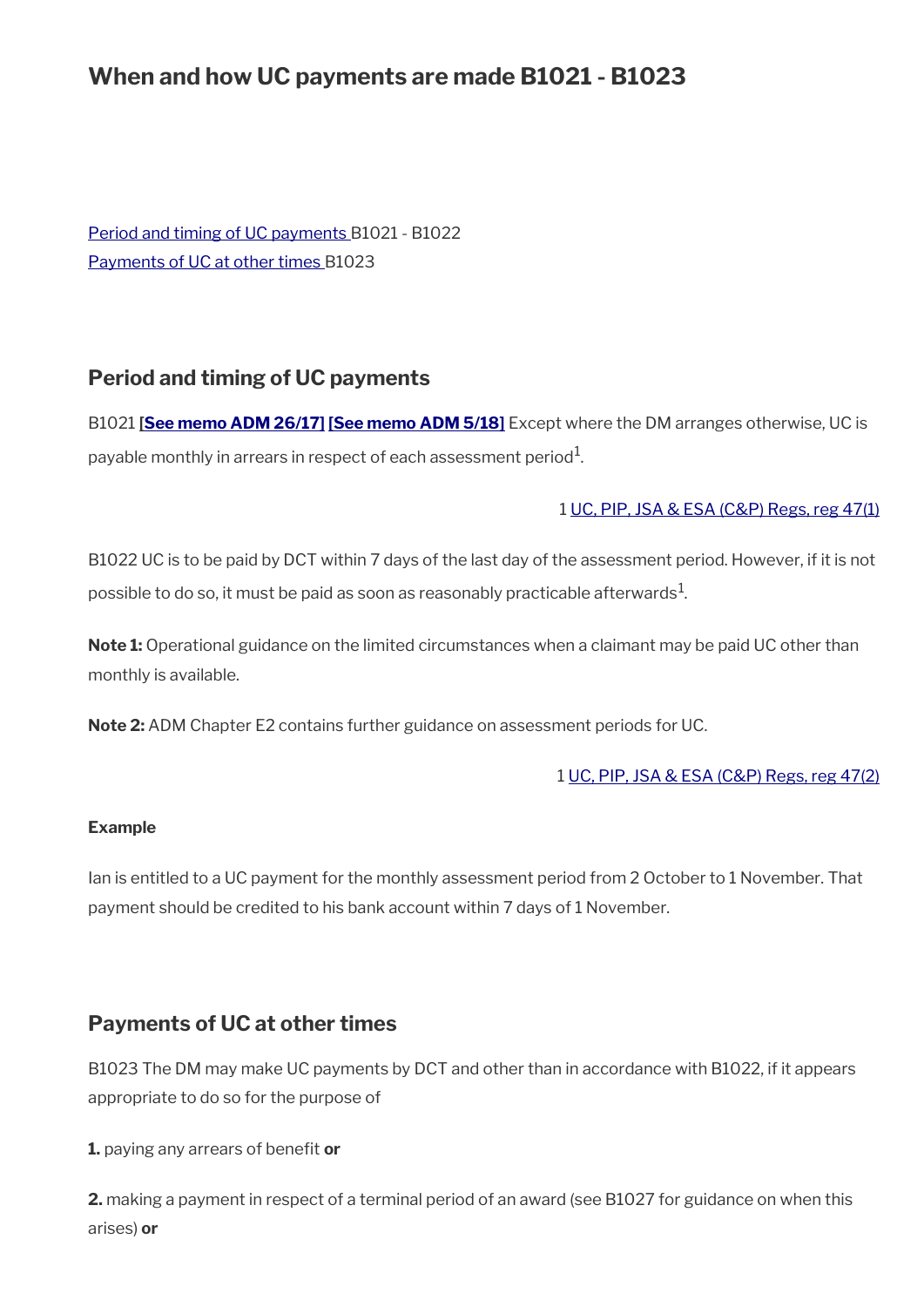**3.** for any similar purpose $^1$ .

1 [UC, PIP, JSA & ESA \(C&P\) Regs, reg 47\(3\)](http://www.legislation.gov.uk/uksi/2013/380/regulation/47)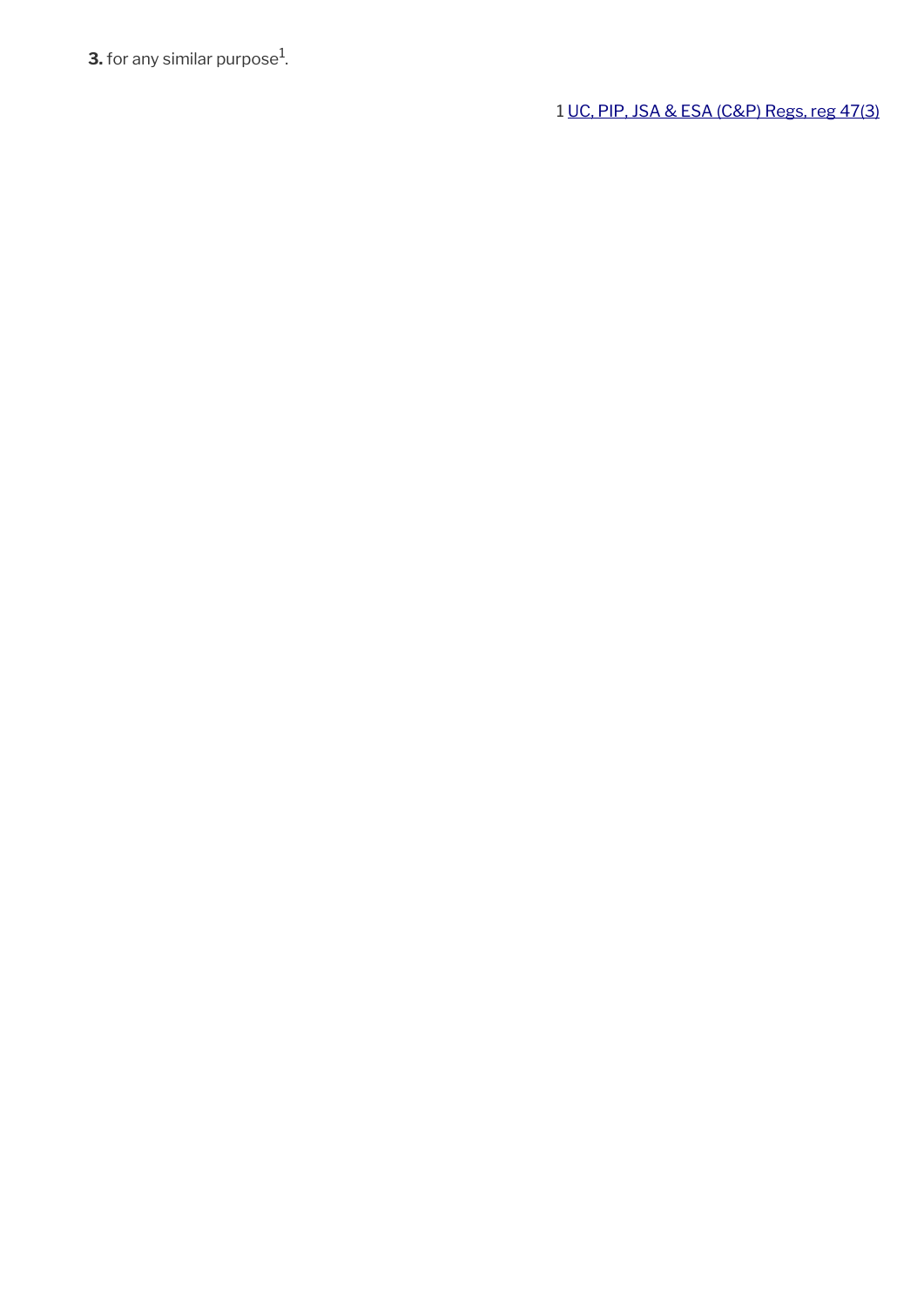## **Payment of UC to joint claimants B1024 - B1040**

#### **[Search](http://dwpsearch.link2.gpn.gov.uk/search/search.jsp)**

[Nomination of bank or other account](#page-8-1) B1024 [Which member of the couple may receive UC payments](#page-8-0) B1025 [Splitting UC payments between the couple](#page-9-0) B1026

### <span id="page-8-1"></span>**Nomination of bank or other account**

B1024 UC joint claimants may nominate a bank or other account into which that benefit is to be paid $^1$ . Where they have not done so, the DM may nominate a bank or other accounton their behalf<sup>2</sup>.

1 [UC, PIP, JSA & ESA \(C&P\) Regs, reg 47\(4](http://www.legislation.gov.uk/uksi/2013/380/regulation/47)); 2 [reg 47\(5\)](http://www.legislation.gov.uk/uksi/2013/380/regulation/47)

#### <span id="page-8-0"></span>**Which member of the couple may receive UC payments**

B1025 UC payments made to joint claimants may be paid wholly to only one member of the couple, if the DM considers it to be in the interests of  $1$ 

**1.** the claimants **or**

 $\mathbf{2}.$  a child<sup>2</sup> or a qualifying young person $^3$  for whom the claimant or their partner or both are responsible  $\mathbf{or}$ 

 $\bf 3.$  a severely disabled person, where the claimant's UC award includes, by virtue of specified legislation $^4$ , an amount in respect of the fact that a claimant has regular and substantial caring responsibilities for that severely disabled person.

**Note 1:** Operational guidance on deciding which member of a couple may receive payments of UC is available.

**Note 2:** ADM Chapter F1 contains further guidance on being responsible for a child or qualifying young person.

**Note 3:** ADM Chapter F6 contains further guidance on the meaning of a severely disabled person and regular and substantial caring responsibilities.

1 [SS A Act 92, s 5\(3B\)](http://www.legislation.gov.uk/ukpga/1992/5/contents); [UC, PIP, JSA & ESA \(C&P\) Regs, reg 47\(6\); 2](http://www.legislation.gov.uk/uksi/2013/380/regulation/47) [WR Act 12, s 40;](http://www.legislation.gov.uk/ukpga/2012/5/section/40) 3 [UC Regs, reg 5;](http://www.legislation.gov.uk/uksi/2013/376/regulation/5) 4 [UC Regs, reg 29](http://www.legislation.gov.uk/uksi/2013/376/regulation/29)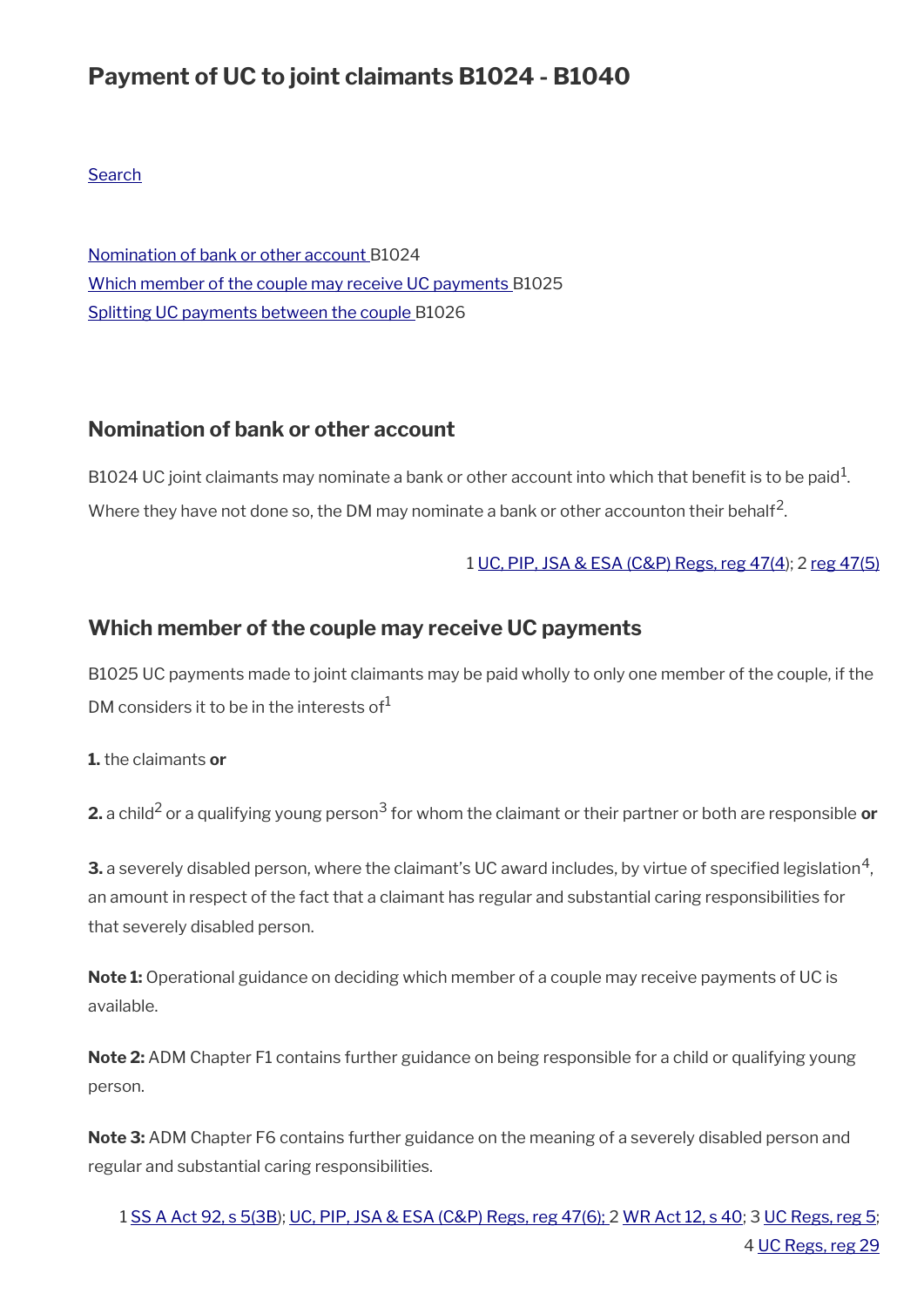## <span id="page-9-0"></span>**Splitting UC payments between the couple**

B1026 UC payments made to joint claimants may be split between the couple, in such a proportion as the DM sees fit, if it is in the interests of  $1$ 

**1.** the claimants **or**

 $\mathbf{2}.$  a child<sup>2</sup> or a qualifying young person $^3$  for whom the claimant or their partner or both are responsible  $\mathsf{or}$ 

 $\bf 3.$  a severely disabled person, where the claimant's UC award includes, by virtue of specified legislation $^4$ , an amount in respect of the fact that a claimant has regular and substantial caring responsibilities for that severely disabled person.

**Note:** Operational guidance on the splitting of UC payments between the couple is available.

1 [SS A Act 92, s 5\(3B\)](http://www.legislation.gov.uk/ukpga/1992/5/contents); [UC, PIP, JSA & ESA \(C&P\) Regs, reg 47\(6\); 2](http://www.legislation.gov.uk/uksi/2013/380/regulation/47) [WR Act 12, s 40;](http://www.legislation.gov.uk/ukpga/2012/5/section/40) 3 [UC Regs, reg 5;](http://www.legislation.gov.uk/uksi/2013/376/regulation/5) 4 [UC Regs, reg 29](http://www.legislation.gov.uk/uksi/2013/376/regulation/29)

B1027 - B1040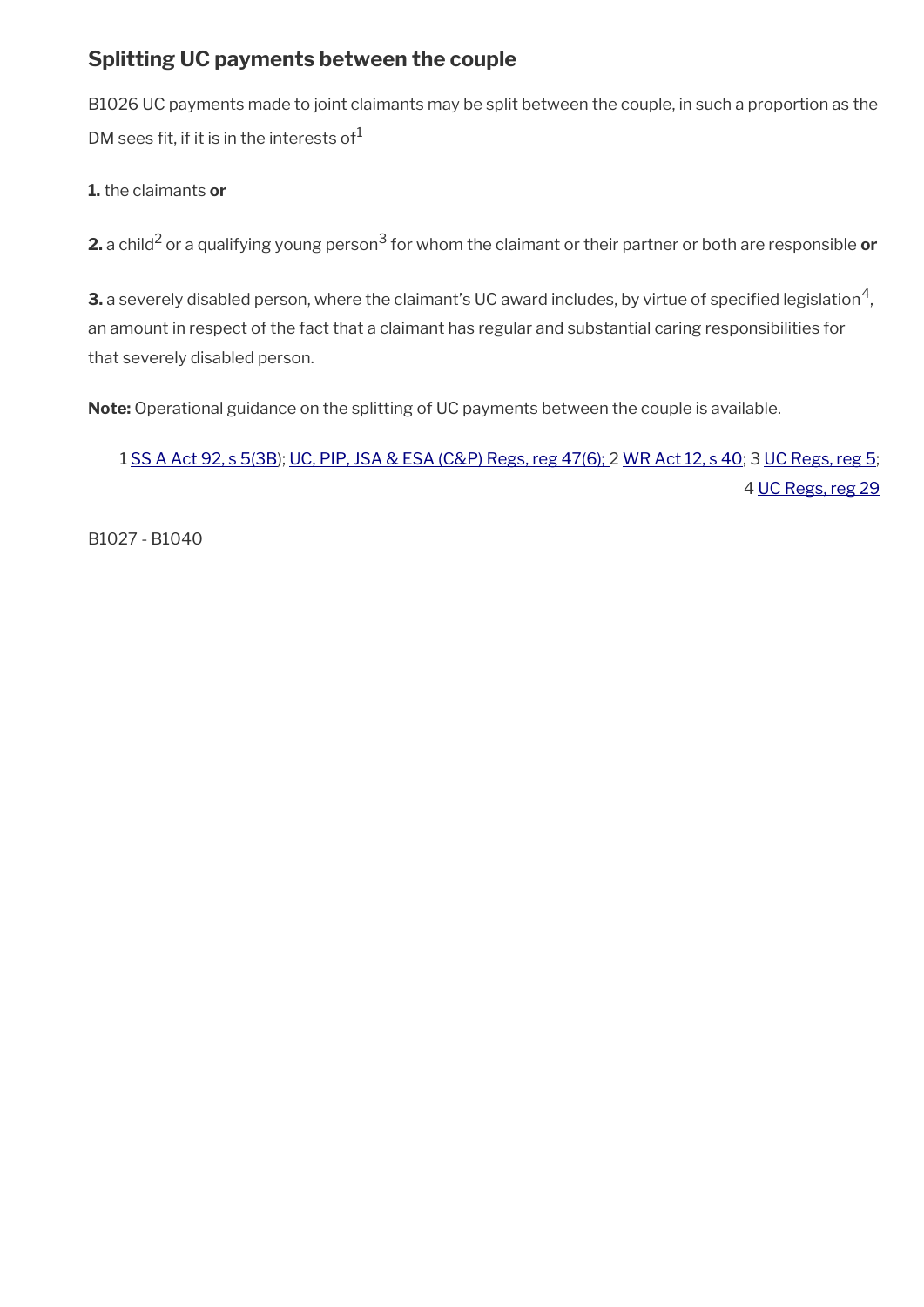## **When and how PIP payments are made B1041 - B1060**

**[Search](http://dwpsearch.link2.gpn.gov.uk/search/search.jsp)** 

[Period of PIP payments B](#page-10-3)1041 [Claimant suffering from a terminal illness](#page-10-2) B1042 [Amount of PIP less than £5.00 a week](#page-10-1) B1043 [PIP pay day](#page-10-0) B1044 [Payments of PIP at a daily rate](#page-11-1) B1045 - B1046 [Payments of PIP at a daily rate between periods in hospital or other accommodation](#page-11-0) B1047 - B1060

## <span id="page-10-3"></span>**Period of PIP payments**

B1041 Subject to B1042 to B1043 and B1047, PIP is payable at intervals of 4 weeks in arrears $^{\rm 1}$ .

1 [UC, PIP, JSA & ESA \(C&P\) Regs, reg 48\(1\)](http://www.legislation.gov.uk/uksi/2013/380/regulation/48)

## <span id="page-10-2"></span>**Claimant suffering from a terminal illness**

B1042 [[See Memo ADM 08-22](https://intranet.dwp.gov.uk/manual/advice-decision-making-adm/08-22-uc-esa-ns-change-definition-terminally-ill)] Where a claimant is suffering from a terminal illness and has been awarded PIP under relevant legislation $^1$ , the DM may arrange for it to be paid at intervals of one week in advance<sup>2</sup>.

**Note:** ADM Chapter P2 contains further guidance on terminally ill claimants.

#### 1 [WR Act 12, s 82](http://www.legislation.gov.uk/ukpga/2012/5/section/82); 2 [UC, PIP, JSA & ESA \(C&P\) Regs, reg 48\(2\)](http://www.legislation.gov.uk/uksi/2013/380/regulation/48)

## <span id="page-10-1"></span>**Amount of PIP less than £5.00 a week**

B1043 Where the amount of PIP payable is less than £5.00 a week, the DM may arrange for it to be paid in arrears at intervals not exceeding 12 months $^{\rm 1}$ .

1 [UC, PIP, JSA & ESA \(C&P\) Regs, reg 48\(3\)](http://www.legislation.gov.uk/uksi/2013/380/regulation/48) 

## <span id="page-10-0"></span>**PIP pay day**

B1044 Subject to B1045 to B1046, PIP is payable on the day of the week on which the DM makes a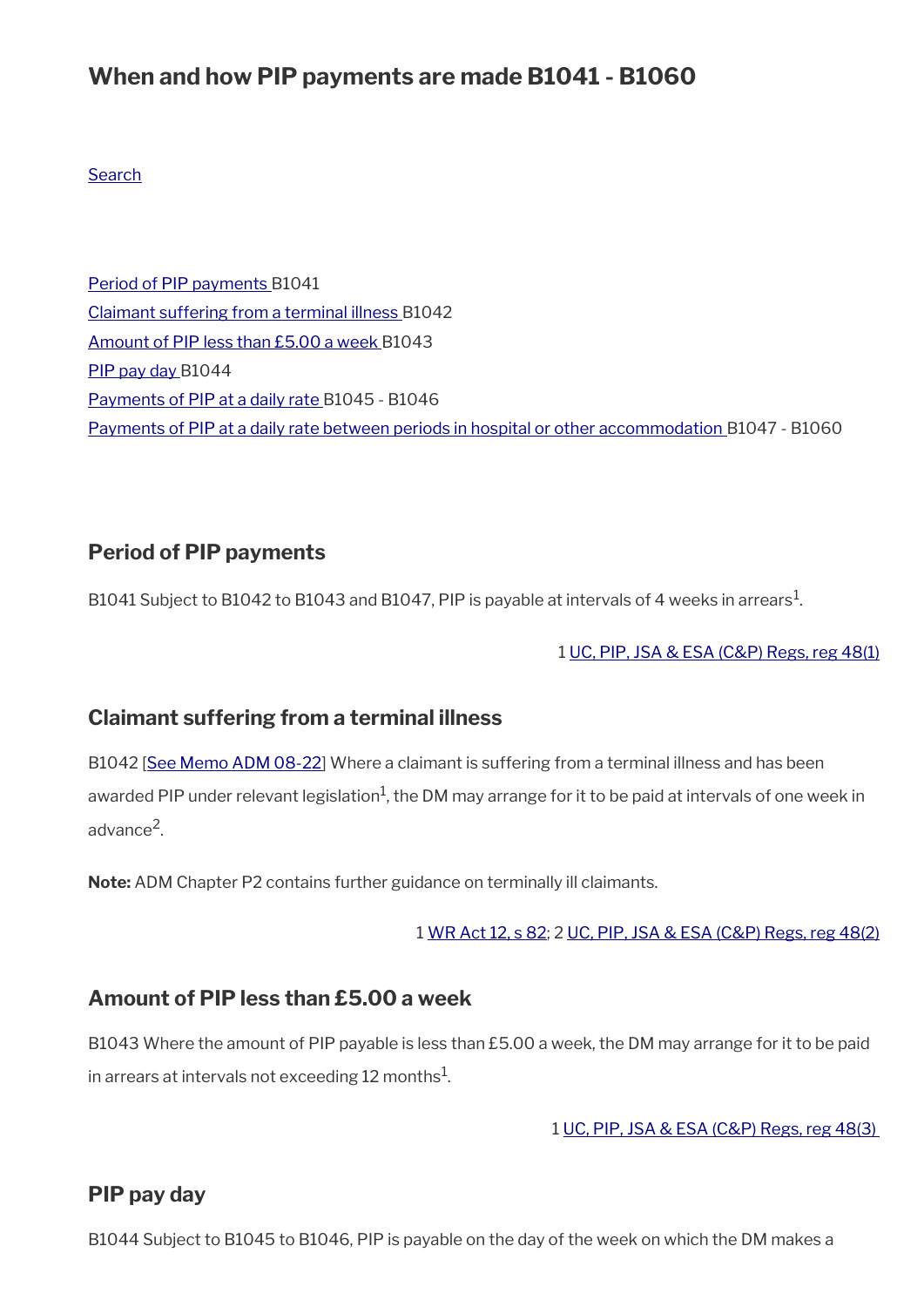decision to award that benefit. However, where the decision to award PIP is made on a Saturday or Sunday, the benefit is to be paid on such day of the week as the DM may direct in any case $^1\!$ 

#### 1 [UC, PIP, JSA & ESA \(C&P\) Regs, reg 49\(1\)](http://www.legislation.gov.uk/uksi/2013/380/regulation/49)

## <span id="page-11-1"></span>**Payments of PIP at a daily rate**

B1045 Where there is a change in the day on which PIP is payable, it must be paid at a daily rate of  $1/7<sup>th</sup>$ of the weekly rate in respect of any of the days for which payment would have been made but for that change $^1$ .

#### 1 [UC, PIP, JSA & ESA \(C&P\) Regs, reg 49\(3\)](http://www.legislation.gov.uk/uksi/2013/380/regulation/49)

B1046 Where

**1.** the amount of PIP payable changes **or** 

**2.** entitlement to PIP ends

and these events do not occur on the day of the week referred to in B1044, PIP will be paid at a daily rate of 1/7 $^{\sf th}$  of the weekly rate $^{\sf 1}$ .

1 [UC, PIP, JSA & ESA \(C&P\) Regs, reg 49\(4](http://www.legislation.gov.uk/uksi/2013/380/regulation/49))

# <span id="page-11-0"></span>**Payments of PIP at a daily rate between periods in hospital or other accommodation**

B1047 For any day falling within a period to which specified legislation $^1$  applies, PIP is payable at a daily rate (which is equal to  $1/7<sup>th</sup>$  of the weekly rate) and is to be paid weekly or as the DM may otherwise direct<sup>2</sup>.

**Note:** ADM Chapter P4 contains further guidance on payments of PIP in these circumstances.

1 [UC, PIP, JSA & ESA \(C&P\) Regs, reg 50\(2](http://www.legislation.gov.uk/uksi/2013/380/regulation/50)); 2 [reg 50\(1\)](http://www.legislation.gov.uk/uksi/2013/380/regulation/50)

B1048 - B1060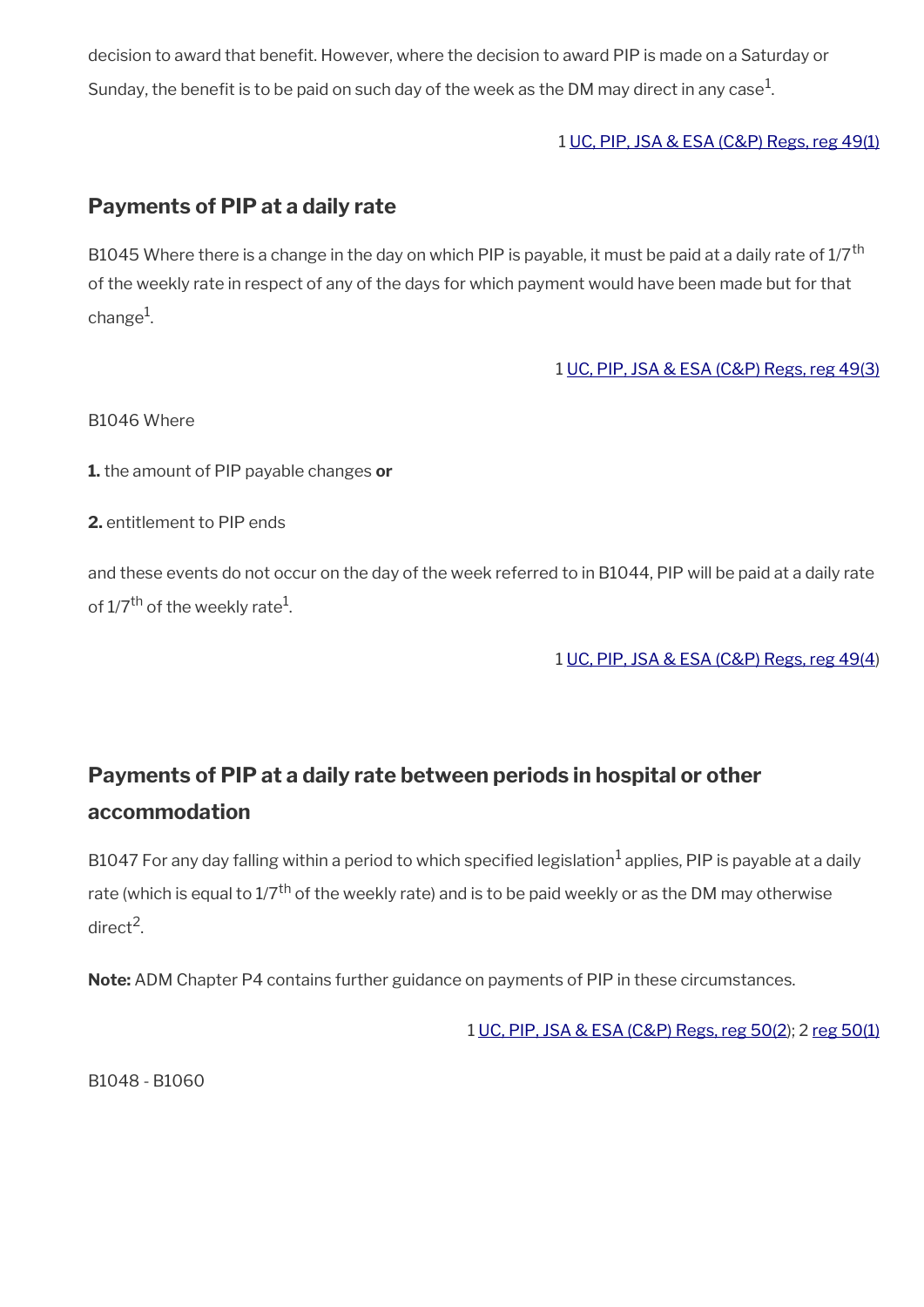## **When and how ESA payments are made B1061 - B1100**

#### **[Search](http://dwpsearch.link2.gpn.gov.uk/search/search.jsp)**

[Period and timing of ESA payments](#page-12-1) B1061

[ESA pay day B](#page-12-0)1062

[Change to ESA payment period](#page-13-2) B1063

[Payments of ESA at other times](#page-13-1) B1064

[Change to ESA pay day](#page-13-0) B1065

[Payments of ESA less than £1.00 a week](#page-14-4) B1066

[Payments of ESA less than 10 pence a week](#page-14-3) B1067

[Payments of ESA affected by office closure](#page-14-2) B1068

[Definition of "benefit week"](#page-14-1) B1069

[Definition of "office closure"](#page-14-0) B1070

[Definition of "public holiday"](#page-15-0) B1071 - B1100

## <span id="page-12-1"></span>**Period and timing of ESA payments**

B1061 Subject to B1063 to B1068, ESA is paid by DCT fortnightly in arrears on the day determined in accordance with B1062 $^{\rm 1}$ .

1 [UC, PIP, JSA & ESA \(C&P\) Regs, reg 51\(1\)](http://www.legislation.gov.uk/uksi/2013/380/regulation/51)

## <span id="page-12-0"></span>**ESA pay day**

B1062 The day specified for the purposes of B1061 is determined by the last 2 digits of the claimant's NINO as shown in the following table $^1$ .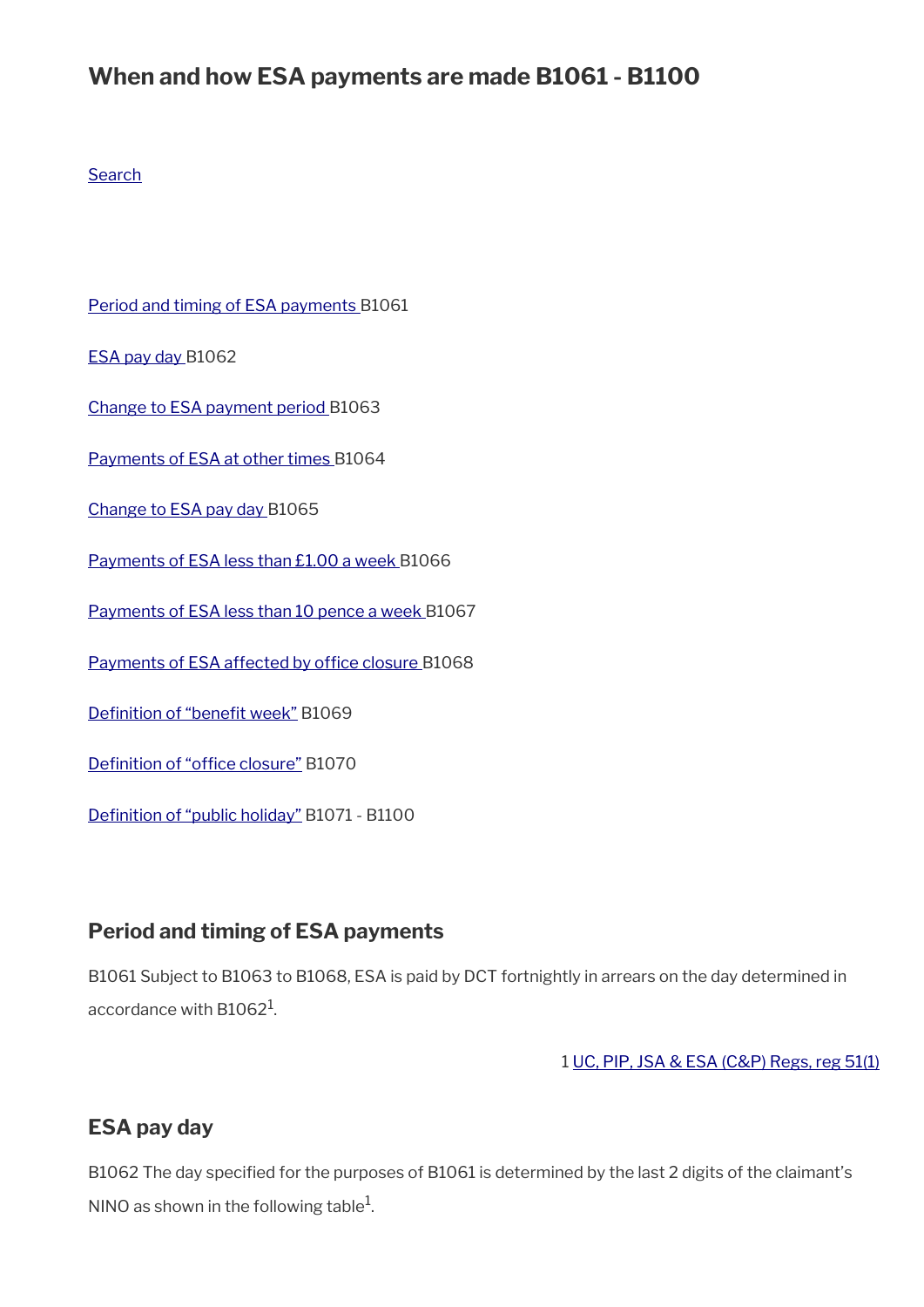| NINO - last 2 digits ESA pay day |           |
|----------------------------------|-----------|
| $00$ to $19$                     | Monday    |
| 20 to 39                         | Tuesday   |
| 40 to 59                         | Wednesday |
| 60 to 79                         | Thursday  |
| 80 to 99                         | Friday    |

#### 1 [UC, PIP, JSA & ESA \(C&P\) Regs, reg 51\(2\)](http://www.legislation.gov.uk/uksi/2013/380/regulation/51)

#### **Example**

Ronnie's NINO is WK071016B. His ESA payday is Monday.

## <span id="page-13-2"></span>**Change to ESA payment period**

B1063 In certain circumstances, the DM may arrange for the claimant to be paid ESA otherwise than fortnightly $^1$ .

**Note:** Operational guidance on the circumstances when a claimant may be paid ESA other than fortnightly is available.

#### 1 [UC, PIP, JSA & ESA \(C&P\) Regs, reg 51\(3\)](http://www.legislation.gov.uk/uksi/2013/380/regulation/51)

## <span id="page-13-1"></span>**Payments of ESA at other times**

B1064 The DM may make a payment of ESA by DCT and other than as in B1061, if it appears appropriate to do so for the purpose of

**1.** paying any arrears of benefit **or**

**2.** making a payment in respect of a terminal period of an award **or**

**3.** for any similar purpose $^1$ .

1 [UC, PIP, JSA & ESA \(C&P\) Regs, reg 51\(4\)](http://www.legislation.gov.uk/uksi/2013/380/regulation/51)

## <span id="page-13-0"></span>**Change to ESA pay day**

B1065 The DM may, in any particular case or class of case, arrange that ESA is paid on any day of the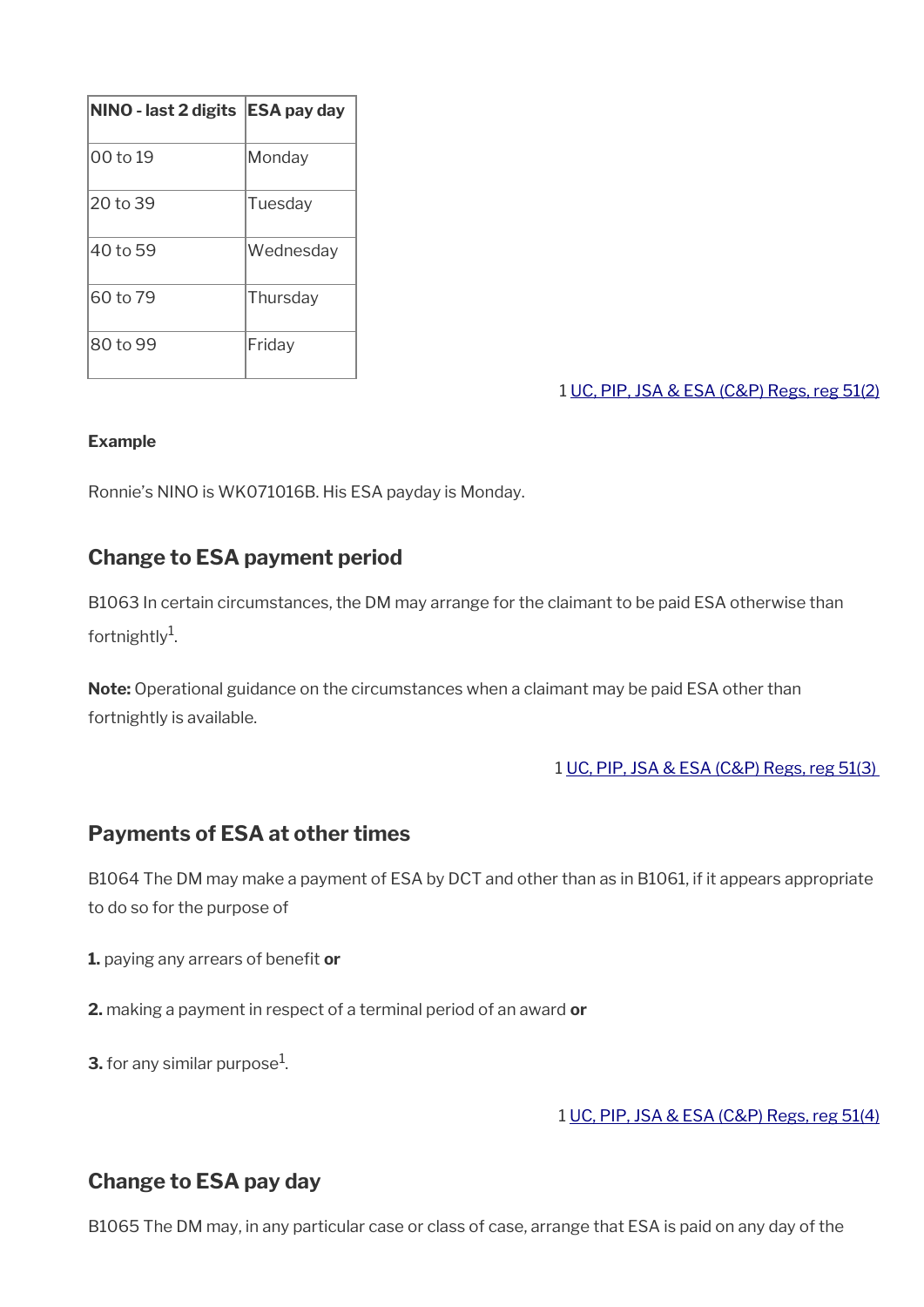week. Where the day on which ESA is payable is changed, it must be paid at a daily rate of 1/7<sup>th</sup> of the weekly rate for any days for which payment would have been made, but for that change $^1\!$ 

**Note:** Operational guidance on the payment of ESA on any day of the week is available.

1 UC[, PIP, JSA & ESA \(C&P\) Regs, reg 51\(5\)](http://www.legislation.gov.uk/uksi/2013/380/regulation/51)

## <span id="page-14-4"></span>**Payments of ESA less than £1.00 a week**

B1066 Where the weekly amount of ESA is less than £1.00 it may be paid in arrears at intervals of not more than 13 weeks $^{\rm 1}$ .

1 [UC, PIP, JSA & ESA \(C&P\) Regs, reg 51\(6\)](http://www.legislation.gov.uk/uksi/2013/380/regulation/51) 

## <span id="page-14-3"></span>**Payments of ESA less than 10 pence a week**

B1067 Where the weekly amount of ESA is less than 10 pence, that allowance is not payable $^1\!$ 

1 [UC, PIP, JSA & ESA \(C&P\) Regs, reg 51\(7\)](http://www.legislation.gov.uk/uksi/2013/380/regulation/51)

## <span id="page-14-2"></span>**Payments of ESA affected by office closure**

B1068 Where ESA is normally paid in arrears and payment would be affected by office closure, the DM may decide to make the payment, for that benefit week, on any day either

**1.** wholly in advance **or**

**2.** partly in advance and partly in arrears<sup>1</sup>

in which case, it will for any other purposes, be treated as if it were paid in arrears<sup>2</sup>.

1 [UC, PIP, JSA & ESA \(C&P\) Regs, reg 51\(8\); 2 reg 51\(9\)](http://www.legislation.gov.uk/uksi/2013/380/regulation/51)

## <span id="page-14-1"></span>**Definition of "benefit week"**

B1069 For the purpose of B1068, benefit week means a period of 7 days beginning or ending with such day as the DM may direct $^{\rm 1}$ .

1 [UC, PIP, JSA & ESA \(C&P\) Regs, reg 51\(10\)](http://www.legislation.gov.uk/uksi/2013/380/regulation/51)

## <span id="page-14-0"></span>**Definition of "office closure"**

B1070 For the purposes of B1068, office closure means a period during which an appropriate office is closed in connection with a public holiday $^{\rm 1}$ .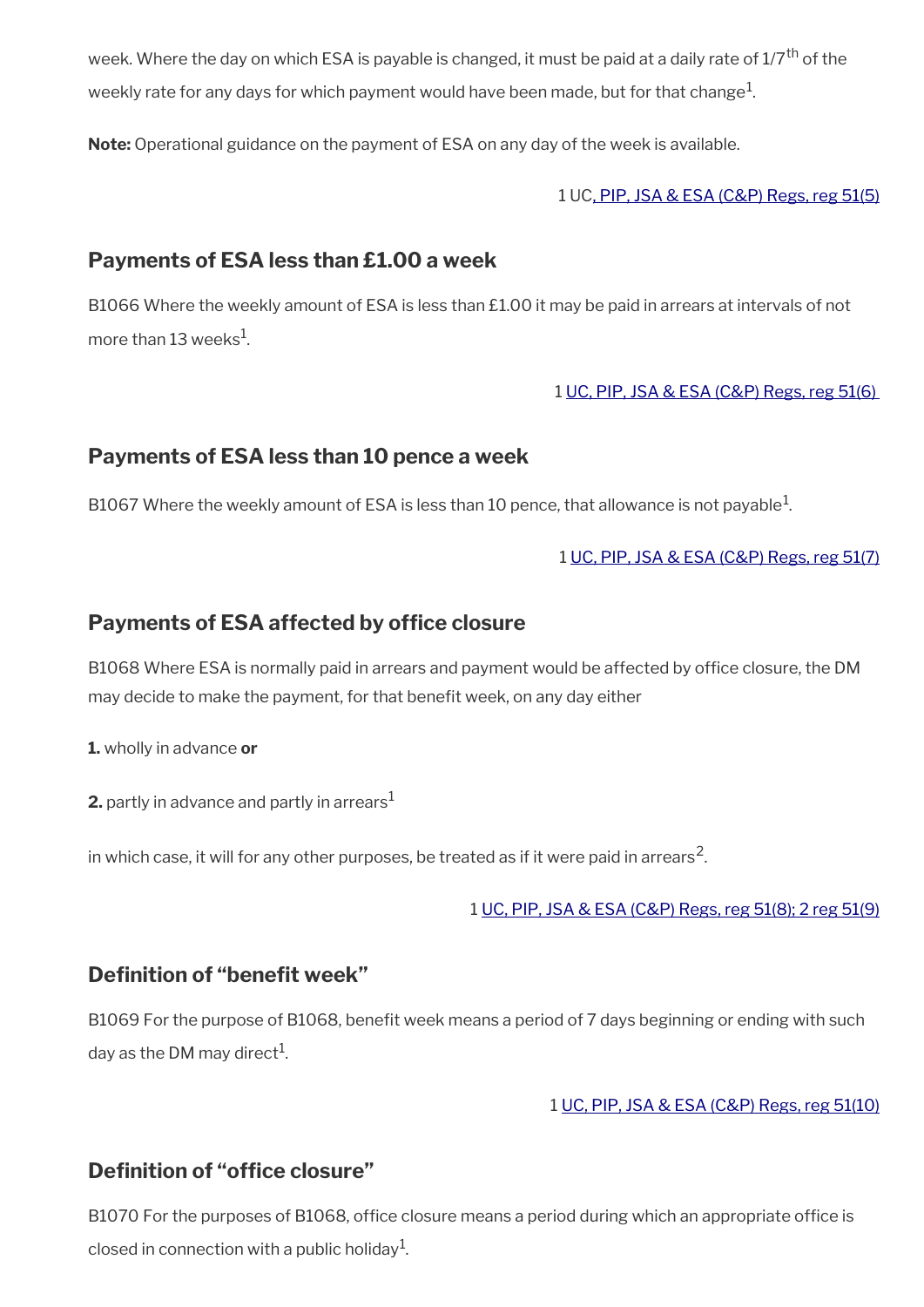**Note:** ADM Chapter A2 contains further guidance on the meaning of appropriate office.

#### 1 [UC, PIP, JSA & ESA \(C&P\) Regs, reg 51\(11\)](http://www.legislation.gov.uk/uksi/2013/380/regulation/51)

## <span id="page-15-0"></span>**Definition of "public holiday"**

B1071 For the purposes of B1070, public holiday means<sup>1</sup>

**1.** in England and Wales

**1.1** Christmas Day **or**

**1.2** Good Friday **or**

**1.3** a Bank Holiday under specified legislation<sup>2</sup>or

**2.** in Scotland

**2.1** a Bank Holiday under specified legislation<sup>3</sup>or

**2.2** a local holiday.

1 [UC, PIP, JSA & ESA \(C&P\) Regs, reg 51\(12\);](http://www.legislation.gov.uk/uksi/2013/380/regulation/51) 2 [Banking & Financial Dealings Act 1971 s 1 & Sch 1;](http://www.legislation.gov.uk/ukpga/1971/80/schedule/1) 3 [Banking & Financial Dealings Act 1971 s 1 & Sch 1](http://www.legislation.gov.uk/ukpga/1971/80/schedule/1)

B1072 - B1100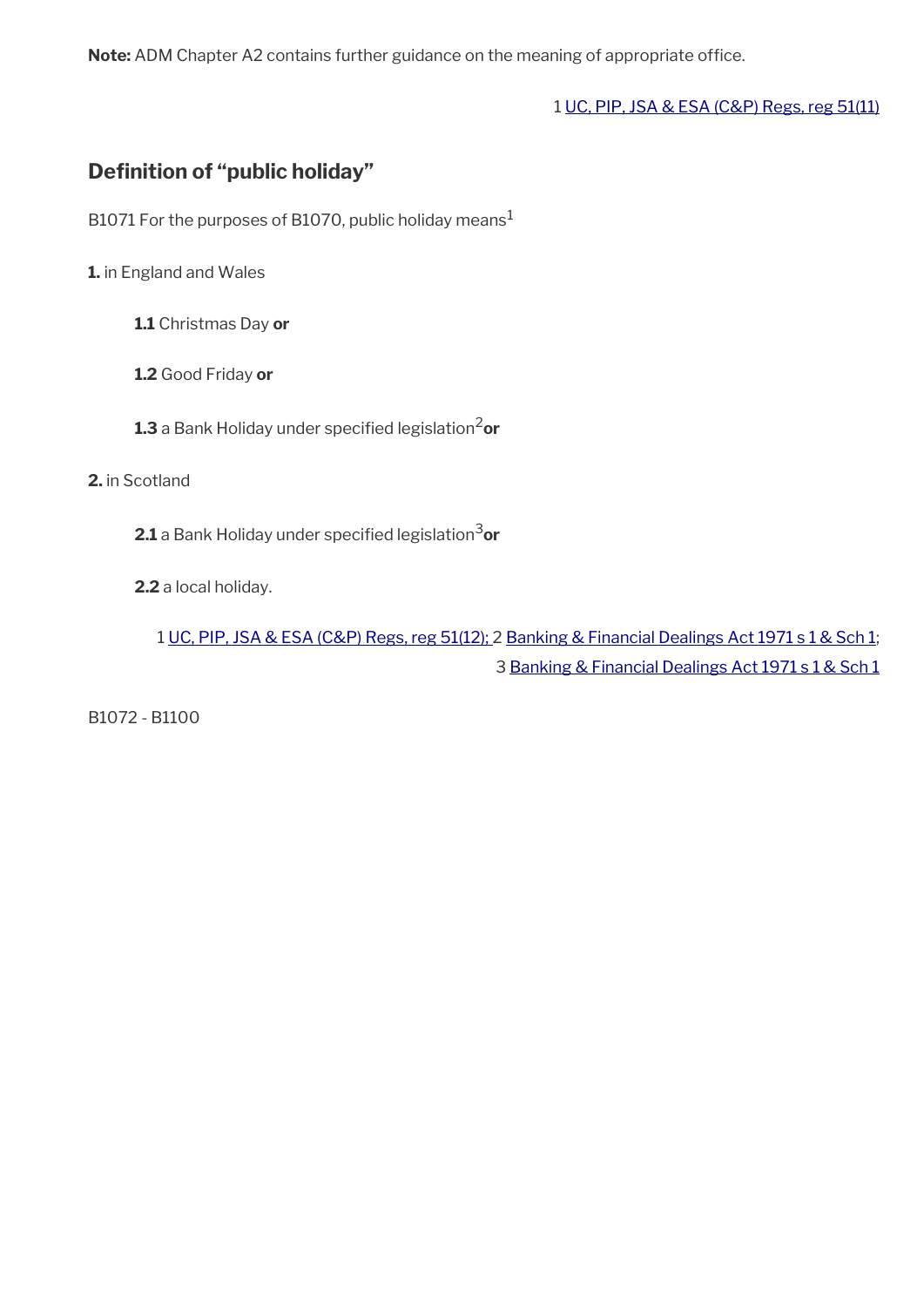## **When and how JSA payments are made B1101 - B1120**

#### **[Search](http://dwpsearch.link2.gpn.gov.uk/search/search.jsp)**

[Period of JSA payments](#page-16-1) B1101

[Payments of JSA at other times](#page-16-0) B1102

[Payments of JSA less than £1.00 a week](#page-17-2) B1103

[Payments of JSA less than 10 pence a week](#page-17-1) B1104

[Payments of JSA affected by office closure B](#page-17-0)1105

[Definition of "benefit week"](#page-14-1) B1106

[Definition of "office closure"](#page-14-0) B1107

[Definition of "public holiday"](#page-15-0) B1108 - B1120

## <span id="page-16-1"></span>**Period of JSA payments**

B1101 Unless the DM arranges otherwise and subject to B1102 to B1105, JSA is paid fortnightly in arrears<sup>1</sup>.

**Note:** Operational guidance on the circumstances when a claimant may be paid JSA other than fortnightly in arrears is available.

1 [UC, PIP, JSA & ESA \(C&P\) Regs, reg 52\(1\)](http://www.legislation.gov.uk/uksi/2013/380/regulation/52)

## <span id="page-16-0"></span>**Payments of JSA at other times**

B1102 The DM may make a payment of JSA by DCT and other than as in B1101, if it appears appropriate to do so for the purpose of

**1.** paying any arrears of benefit **or**

**2.** making a payment in respect of a terminal period of an award **or**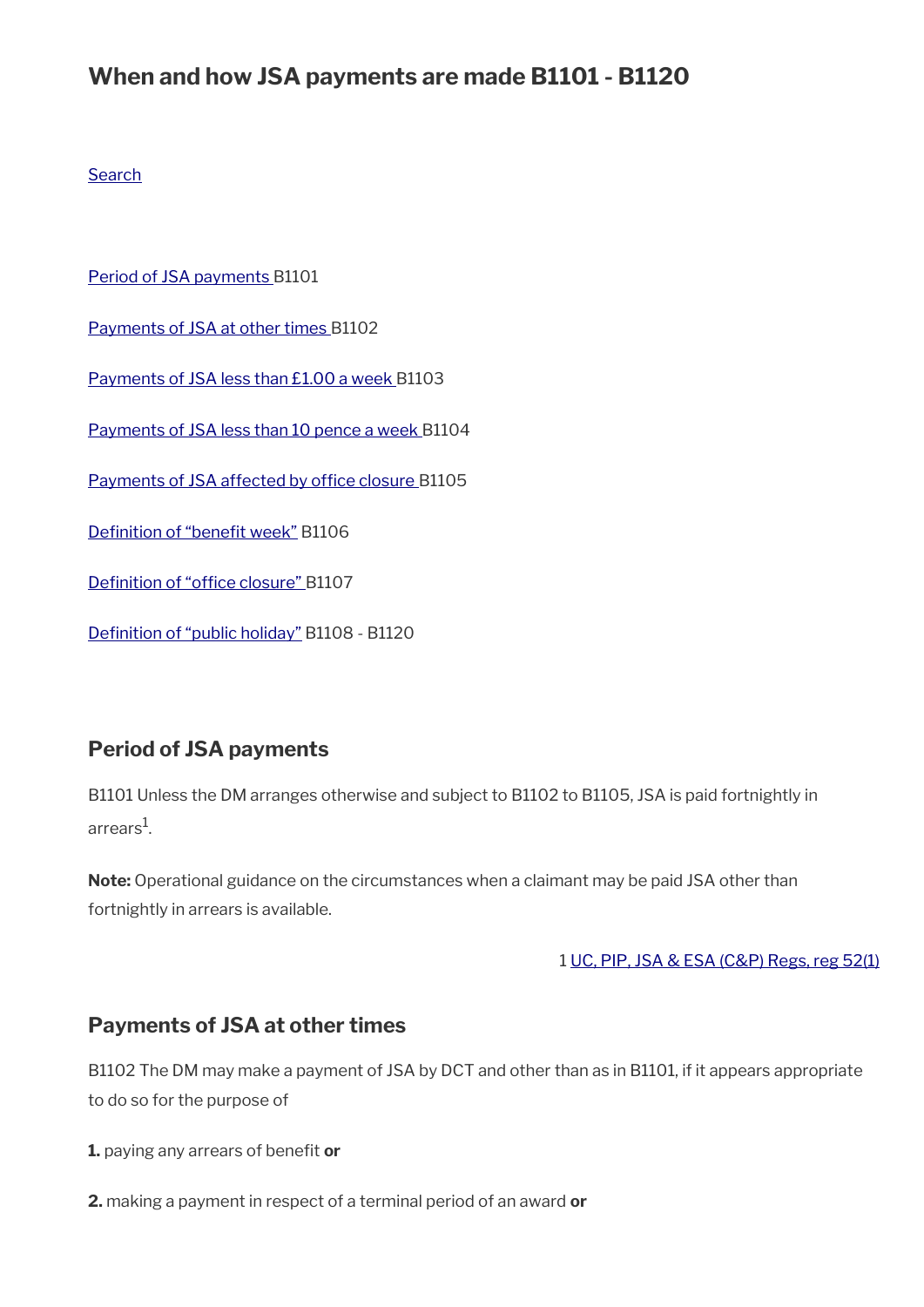**3.** for any similar purpose $^1$ .

#### 1 [UC, PIP, JSA & ESA \(C&P\) Regs, reg 52\(2\)](http://www.legislation.gov.uk/uksi/2013/380/regulation/52)

### <span id="page-17-2"></span>**Payments of JSA less than £1.00 a week**

B1103 Where the amount of JSA is less than £1.00 a week, the DM may direct that it is to be paid at intervals not exceeding 13 weeks $^{\rm 1}$ .

#### 1 [UC, PIP, JSA & ESA \(C&P\) Regs, reg 52\(3\)](http://www.legislation.gov.uk/uksi/2013/380/regulation/52)

## <span id="page-17-1"></span>**Payments of JSA less than 10 pence a week**

B1104 Where the weekly entitlement of JSA is less than 10 pence a week, that allowance is not payable  $^1$ .

1 [JSA Regs 13, reg 52](http://www.legislation.gov.uk/uksi/2013/378/regulation/52)

## <span id="page-17-0"></span>**Payments of JSA affected by office closure**

B1105 Where JSA is normally paid in arrears and payment would be affected by office closure, the DM may decide to make the payment, for that benefit week, on any day either

**1.** wholly in advance **or**

**2.** partly in advance and partly in arrears<sup>1</sup>

in which case, it will for any other purposes, be treated as if it were paid in arrears<sup>2</sup>.

1 [UC, PIP, JSA & ESA \(C&P\) Regs, reg 52\(4\); 2](http://www.legislation.gov.uk/uksi/2013/380/regulation/52) reg [52\(5\)](http://www.legislation.gov.uk/uksi/2013/380/regulation/52)

#### **Definition of "benefit week"**

B1106 For the purpose of B1105, benefit week means $^1$  a period of 7 days ending with a day which is determined by the last 2 digits of the claimant's NINO as shown in the following table<sup>2</sup>.

| NINO - last 2 digits JSA pay day |           |
|----------------------------------|-----------|
| 00 to 19                         | Monday    |
| l20 to 39                        | Tuesday   |
| 40 to 59                         | Wednesday |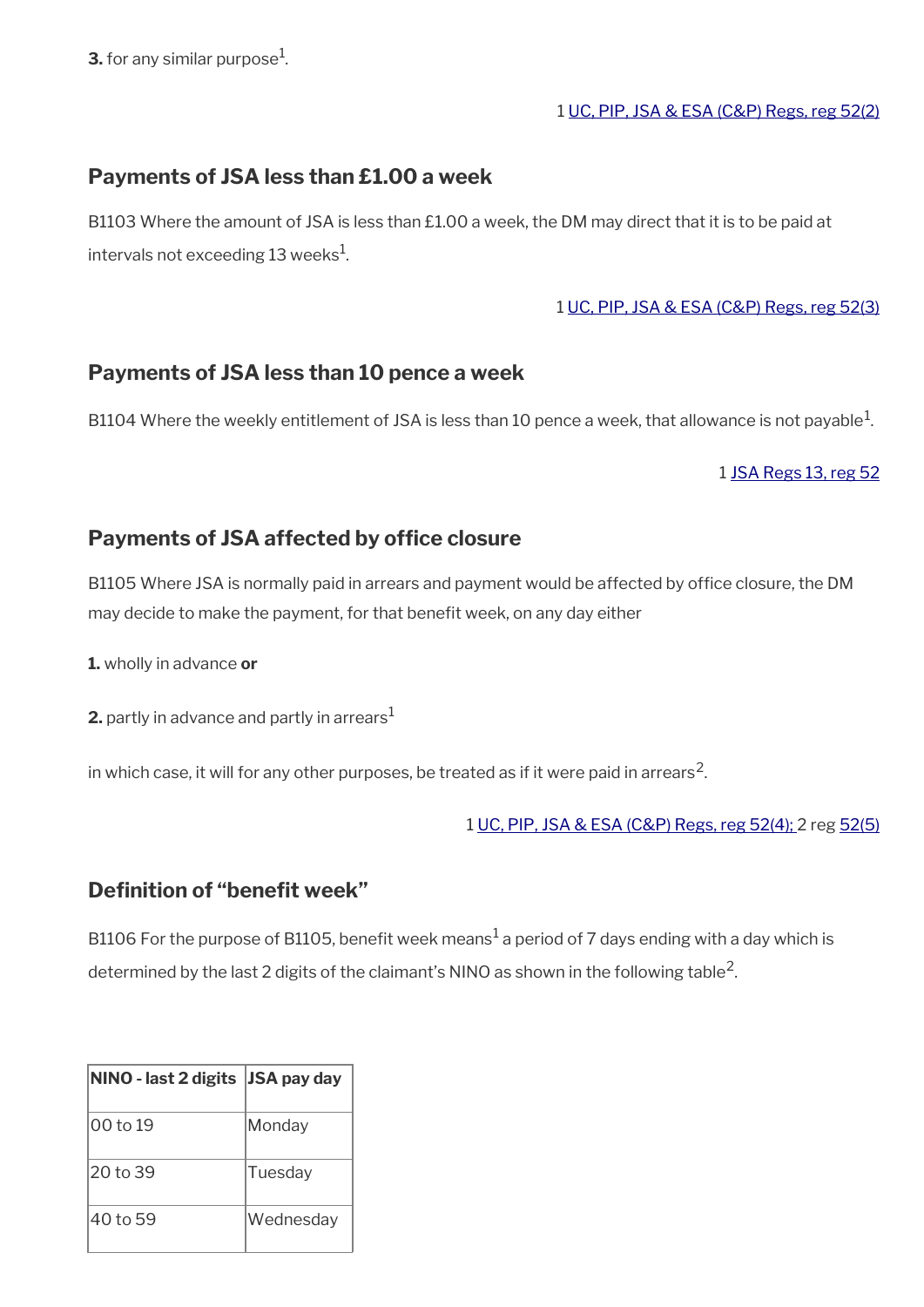| 160 to 79 | Thursday |
|-----------|----------|
| 180 to 99 | Friday   |

#### **Example**

Julie's NINO is NM231142A. Her JSA pay day is Wednesday.

## **Definition of "office closure"**

B1107 For the purposes of B1105, office closure means a period during which an appropriate office is closed in connection with a public holiday $^{\rm 1}$ .

**Note:** ADM Chapter A2 contains further guidance on the meaning of appropriate office.

1 [UC, PIP, JSA & ESA \(C&P\) Regs, reg 52\(7\)](http://www.legislation.gov.uk/uksi/2013/380/regulation/52)

## **Definition of "public holiday"**

B1108 For the purposes of B1107, public holiday means<sup>1</sup>

**1.** in England and Wales

**1.1** Christmas Day **or**

**1.2** Good Friday or

**1.3** a Bank Holiday under specified legislation<sup>2</sup>or

**2.** in Scotland

**2.1** a Bank Holiday under specified legislation $^3$  or

**2.2** a local holiday.

1 [UC, PIP, JSA & ESA \(C&P\) Regs, reg 52\(8\)](http://www.legislation.gov.uk/uksi/2013/380/regulation/52); 2 [Banking & Financial Dealings Act 1971 s 1](http://www.legislation.gov.uk/ukpga/1971/80/section/1) & [Sch 1;](http://www.legislation.gov.uk/ukpga/1971/80/schedule/1) 3 [Banking & Financial Dealings Act 1971 s 1 & Sch 1](http://www.legislation.gov.uk/ukpga/1971/80/schedule/1)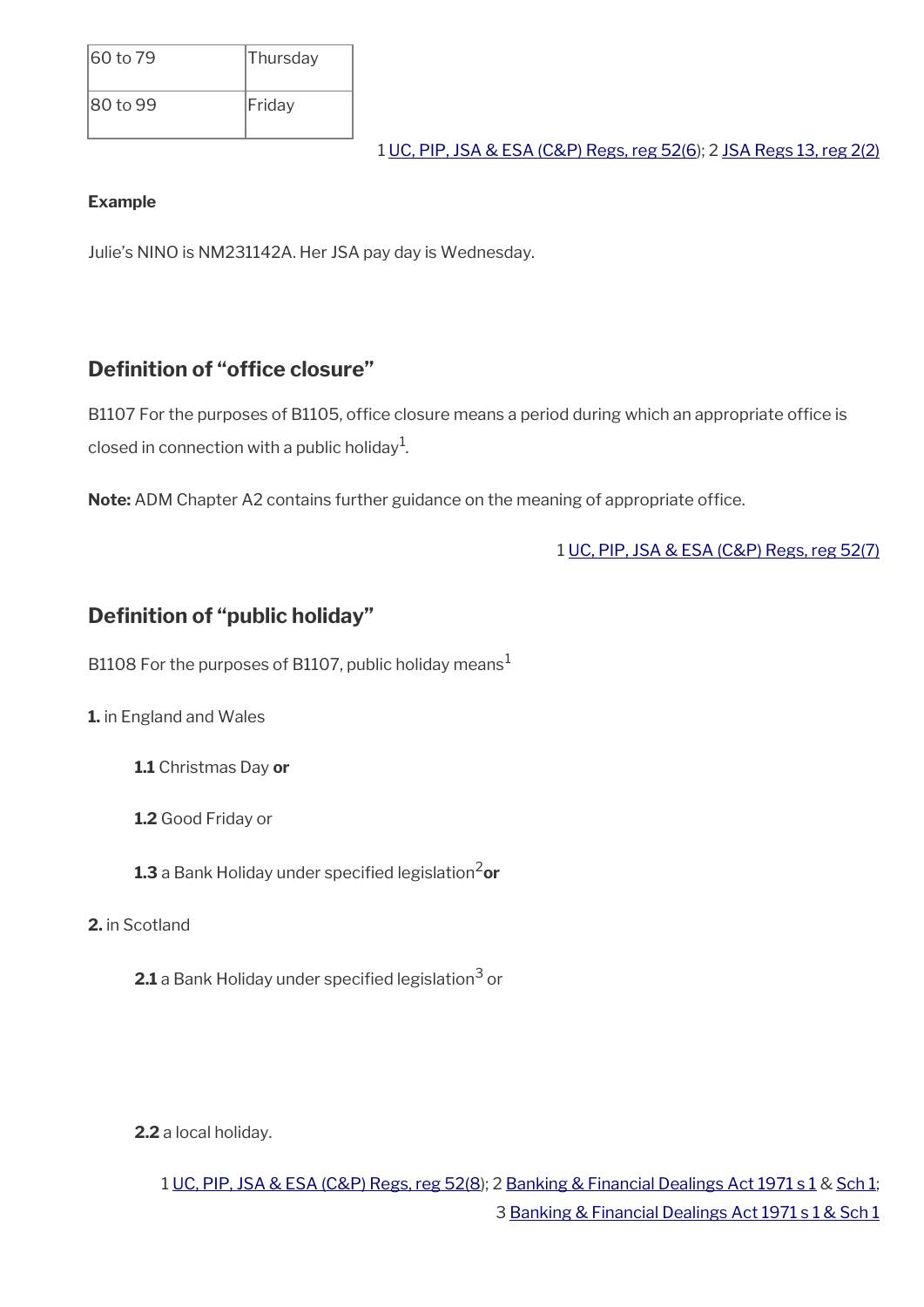B1109 - B1120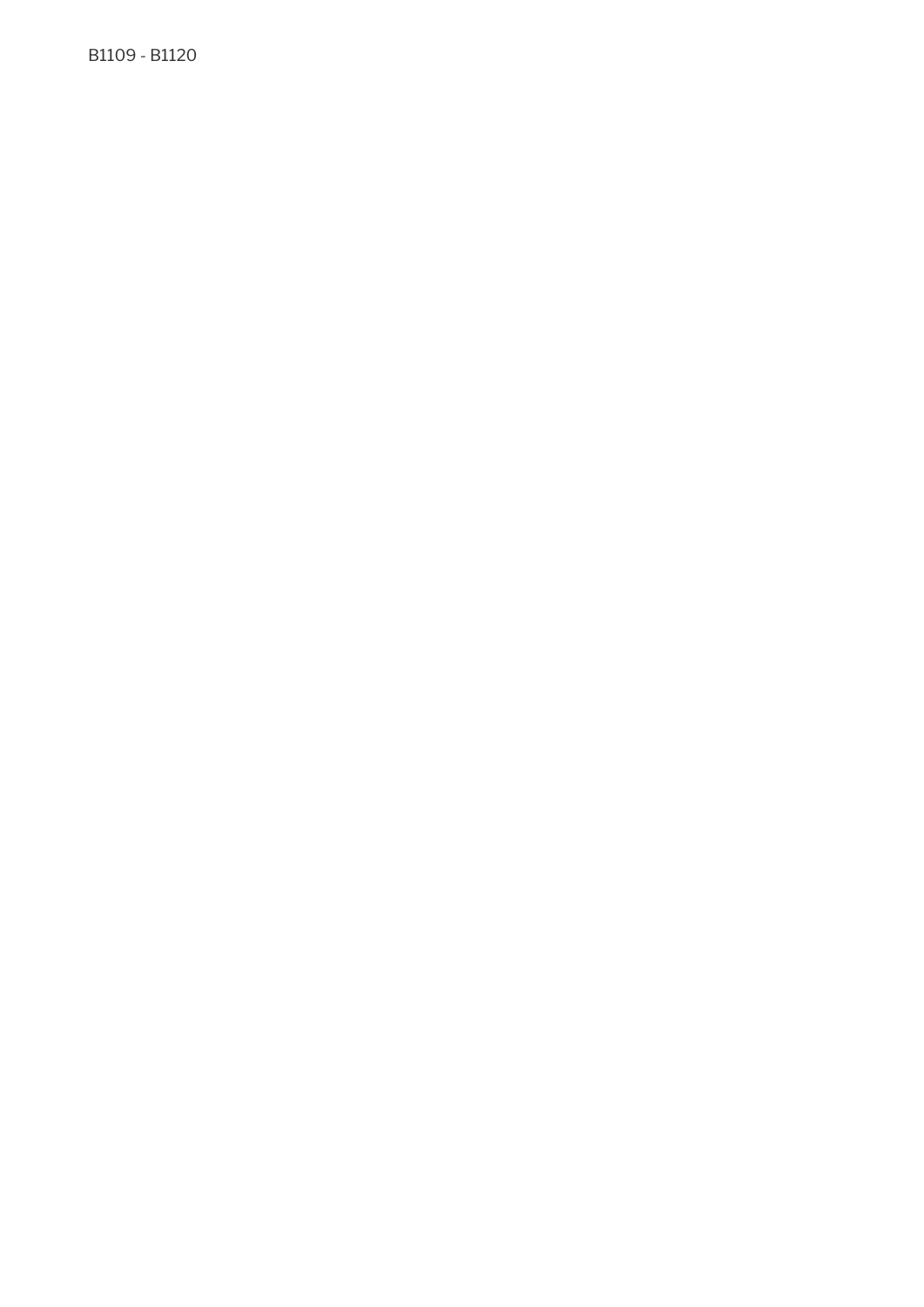## **Fractional amounts of UC, PIP, JSA and ESA B1121**

**[Search](http://dwpsearch.link2.gpn.gov.uk/search/search.jsp)** 

B1121 Where, at the end of a calculation, an amount of UC, PIP, JSA or ESA which is payable includes a fraction of a penny, that fraction is to be disregarded if it is less than half a penny. If it is half a penny or more it is treated as a penny $^{\rm 1}$ .

1 [UC, PIP, JSA & ESA \(C&P\) Regs, reg 53](http://www.legislation.gov.uk/uksi/2013/380/regulation/53)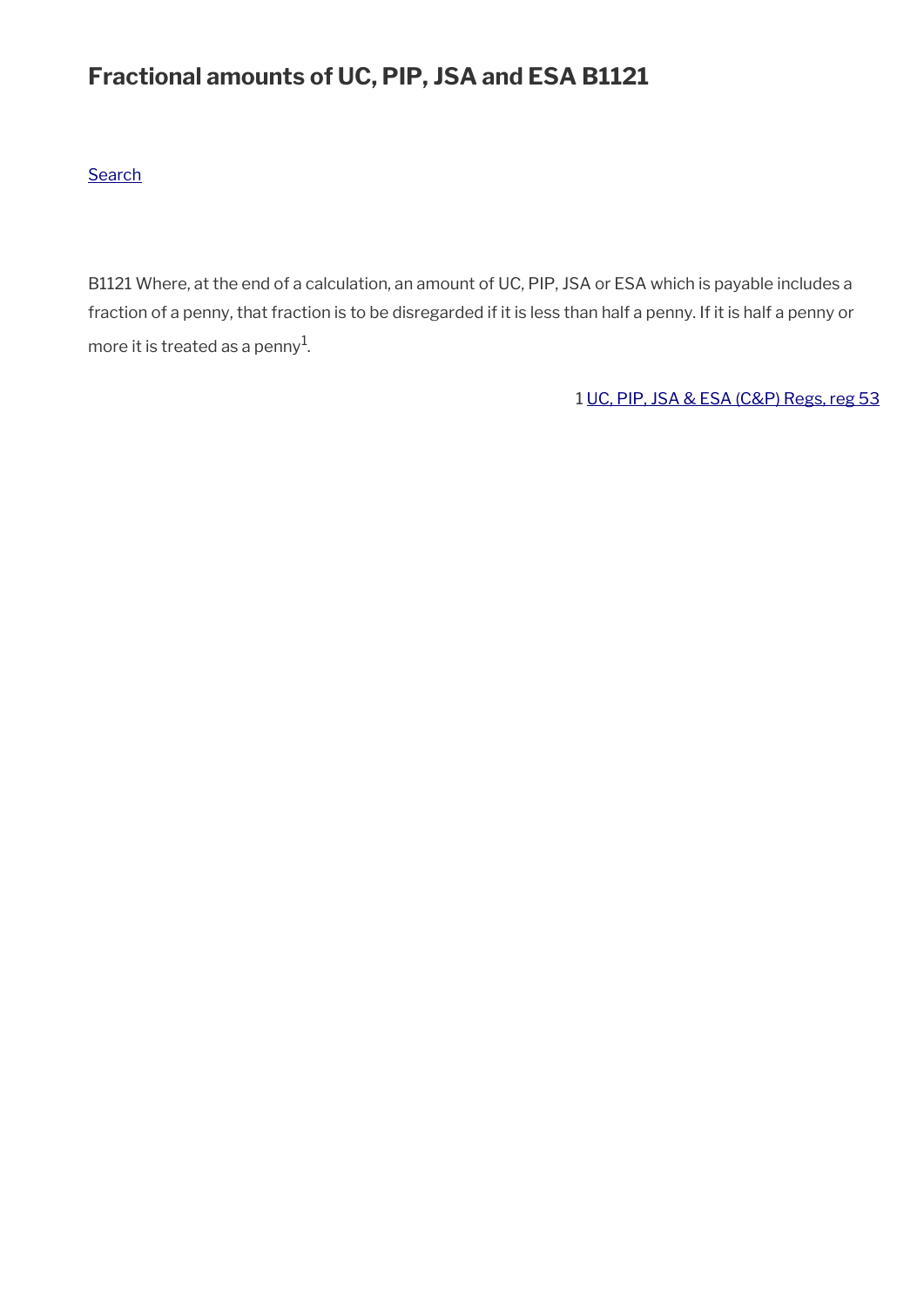# **Payments of UC, PIP, JSA and ESA to claimants under age 18 B1122 - B1130**

**[Search](http://dwpsearch.link2.gpn.gov.uk/search/search.jsp)** 

B1122 Where UC, PIP, JSA or ESA is paid by DCT or by some other means, to a claimant under the age of 18, this is sufficient to discharge the DM's liability to make payment $^{\mathrm{1}}$ .

1 [UC, PIP, JSA & ESA \(C&P\) Regs, reg 54](http://www.legislation.gov.uk/uksi/2013/380/regulation/54)

B1123 - B1130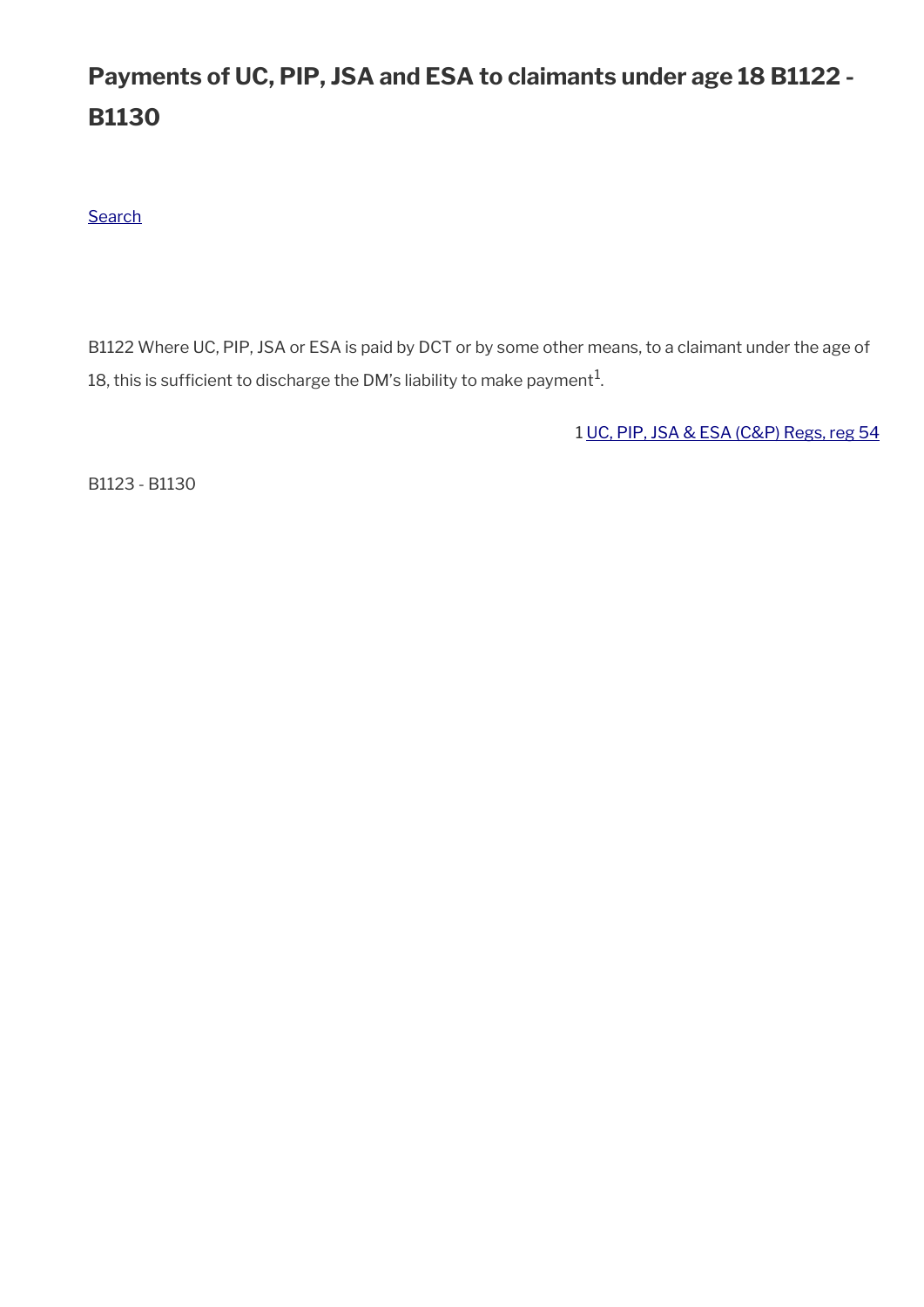## **Failure to obtain payment within 12 months B1131 - B1150**

#### **[Search](http://dwpsearch.link2.gpn.gov.uk/search/search.jsp)**

[General](#page-22-1) B1131 [Right to payment - start of the 12 month period](#page-22-0) B1132 [Right to payment - extension of the 12 month period](#page-23-0) B1143 - B1150

#### <span id="page-22-1"></span>**General**

B1131 Subject to B1134, a claimant's right to a payment of benefit ends if they do not obtain payment within 12 months of the date that right to payment arose $^1$ . This rule also applies to a person $^2$ 

**1.** appointed under specified legislation<sup>3</sup> (see Part 5 of the Agents, appointees, attorneys, deputies and [third parties: staff guide](https://www.gov.uk/government/publications/procedures-for-dealing-with-agents-appointees-attorneys-deputies-and-third-parties)) **or** 

**2.** referred to in specified legislation<sup>4</sup> (eg. persons appointed to act under mental capacity law - see Parts 2, 3 and 4 of the Agents, Appointees, Attorneys and Deputies Guide).

1 [UC, PIP, JSA & ESA \(C&P\) Regs, reg 55\(1\); 2](https://www.legislation.gov.uk/uksi/2013/380/regulation/55) [reg 55\(5\)](http://www.legislation.gov.uk/uksi/2013/380/regulation/55); 3 [reg 57\(1](http://www.legislation.gov.uk/uksi/2013/380/regulation/57)); 4 [reg 57\(2\)](http://www.legislation.gov.uk/uksi/2013/380/regulation/57)

## <span id="page-22-0"></span>**Right to payment - start of the 12 month period**

B1132 A right to payment will arise where

#### **1.** a sum has been calculated $^1$ and

**2.** notice is given or sent that the sum is ready for collection, on the date of that notice or, if more than one notice date is given or sent, the date of the first such notice (see also B1133) **and**

**3.** the DM has arranged for the sum to be paid by DCT on the due date for payment, or in the case of UC, the date of payment **or**

**4.** if neither **2.** or **3.** applies, on such date as the DM determines<sup>2</sup>.

#### 1 [R\(U\) 1/02](http://intranet.dwp.gov.uk/manual/decision-benefit/ru-1-02); 2 [UC, PIP, JSA & ESA \(C&P\) Regs, reg 55\(2\)](http://www.legislation.gov.uk/uksi/2013/380/regulation/55)

B1133 Giving or sending a notice as in B1132 **2.** is effective even where the sum contained in the notice is more or less than the sum which the person has the right to receive $^1\!$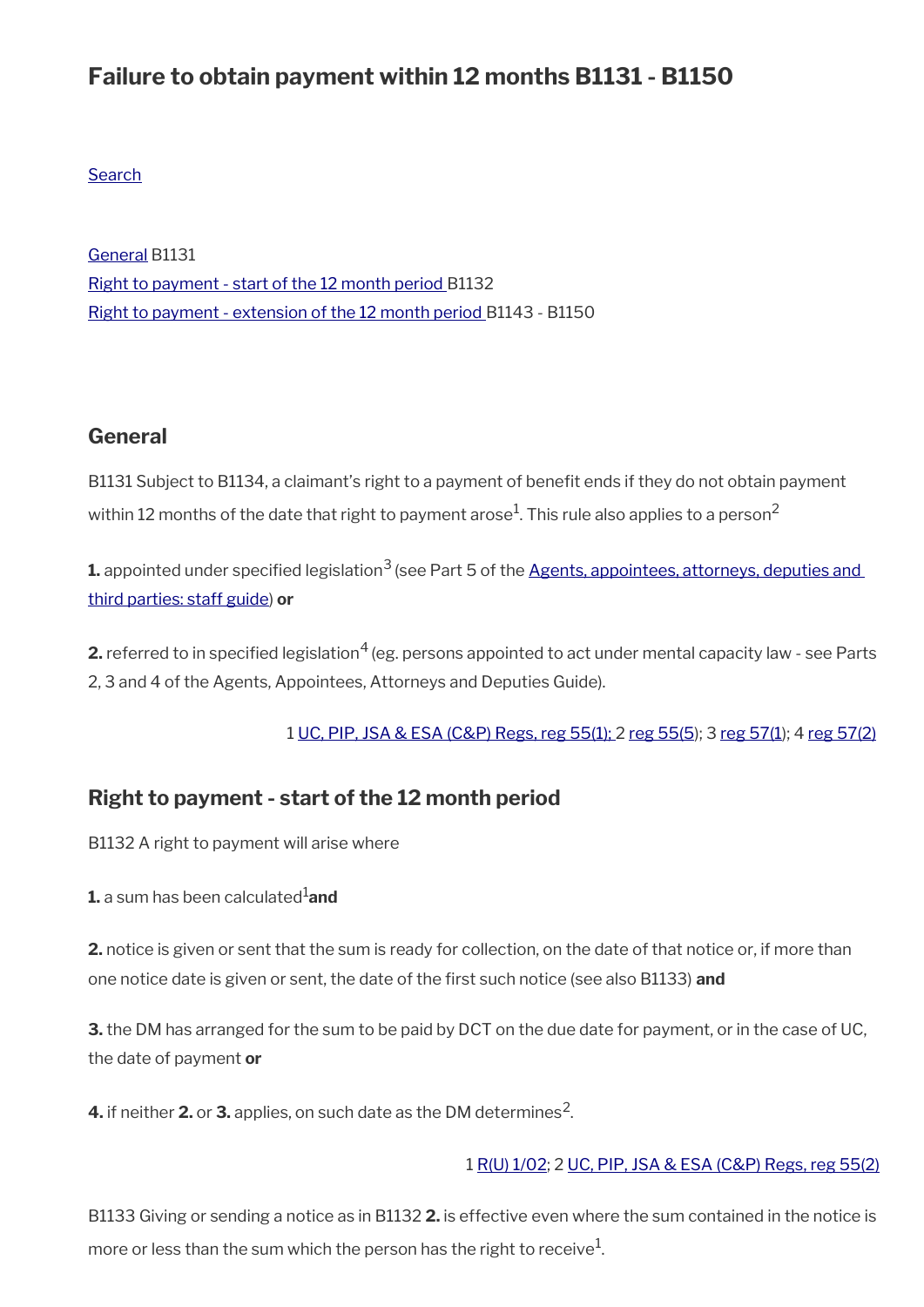## <span id="page-23-0"></span>**Right to payment - extension of the 12 month period**

B1134 Where a question arises as to whether the right to payment of any benefit has been extinguished and the DM is satisfied that

**1.** he first received written notice requesting payment of that sum after the expiration of 12 months from the date on which the right is to be treated as having arisen **and**

**2.** from a day within that period of 12 months and continuing until the day the written notice was given, there was good cause for not giving the notice **and**

**3.** no payment has been made by DCT

the period of 12 months is to be extended to the date on which the DM decides that question $^{\rm 1}$ . This means that a new 12 month period starts on that date.

**Note:** DMG Chapter 02 contains further guidance on good cause.

1 [UC, PIP, JSA & ESA \(C&P\) Regs, reg 55\(4\)](http://www.legislation.gov.uk/uksi/2013/380/regulation/55)

B1135 - B1150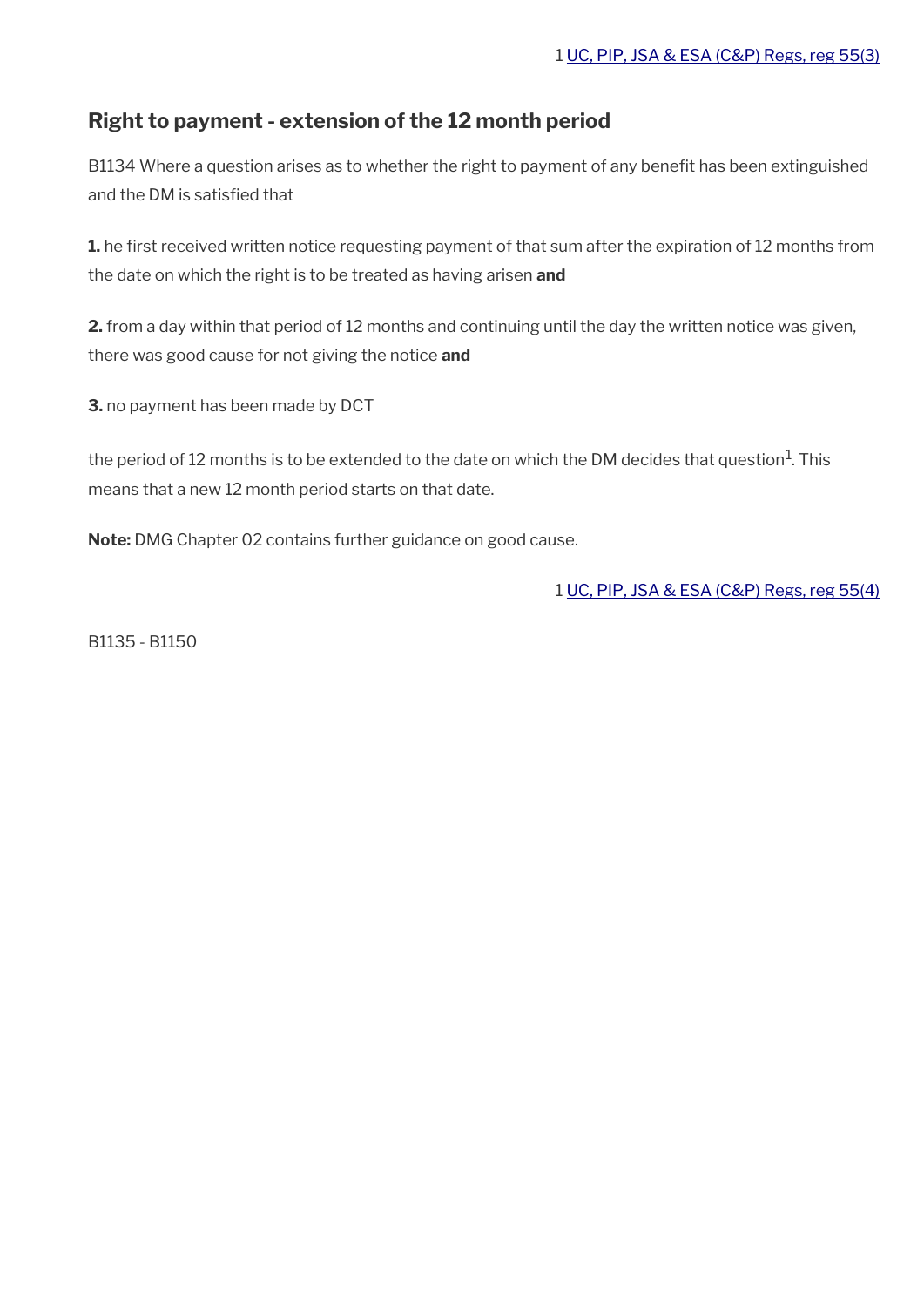## **Payment after claimant's death B1151 - B1170**

#### **[Search](http://dwpsearch.link2.gpn.gov.uk/search/search.jsp)**

#### [Definition of "next of kin"](#page-25-0) B1157 - B1170

B1151 Subject to B1155 and B1156, where a person dies after making a claim for benefit, the DM may pay or distribute any benefit payable (subject to B1131 to B1134) to or amongst persons over the age of 16, appointed by the DM, who are

- **1.** personal representatives **or**
- **2.** legatees **or**
- **3.** next of kin **or**
- **4.** creditors
- of the deceased $^{\rm 1}$ .

**Note:** ADM Chapter A2 contains further guidance on the appointment of persons to act in the event of a claimant's death.

#### 1 [UC, PIP, JSA & ESA \(C&P\) Regs, reg 56\(2\)](http://www.legislation.gov.uk/uksi/2013/380/regulation/56)

#### B1152 Where

**1.** a deceased person had not obtained payment at the date of death **and**

**2.** right to payment was not extinguished

any sum payable may be paid or distributed as in B1151. Where the rules as in B1131 to B1134 apply, the period of 12 months is calculated from the date on which right to payment of any sum is treated as having arisen in relation to any person described in B1151 $^{\rm 1}$ .

#### 1 [UC, PIP, JSA & ESA \(C&P\) Regs, reg 56\(3\)](http://www.legislation.gov.uk/uksi/2013/380/regulation/56)

B1153 Payment made by DCT or by some other means, to any person mentioned in B1151 is sufficient to discharge the DM's liability to make payment $^1$ .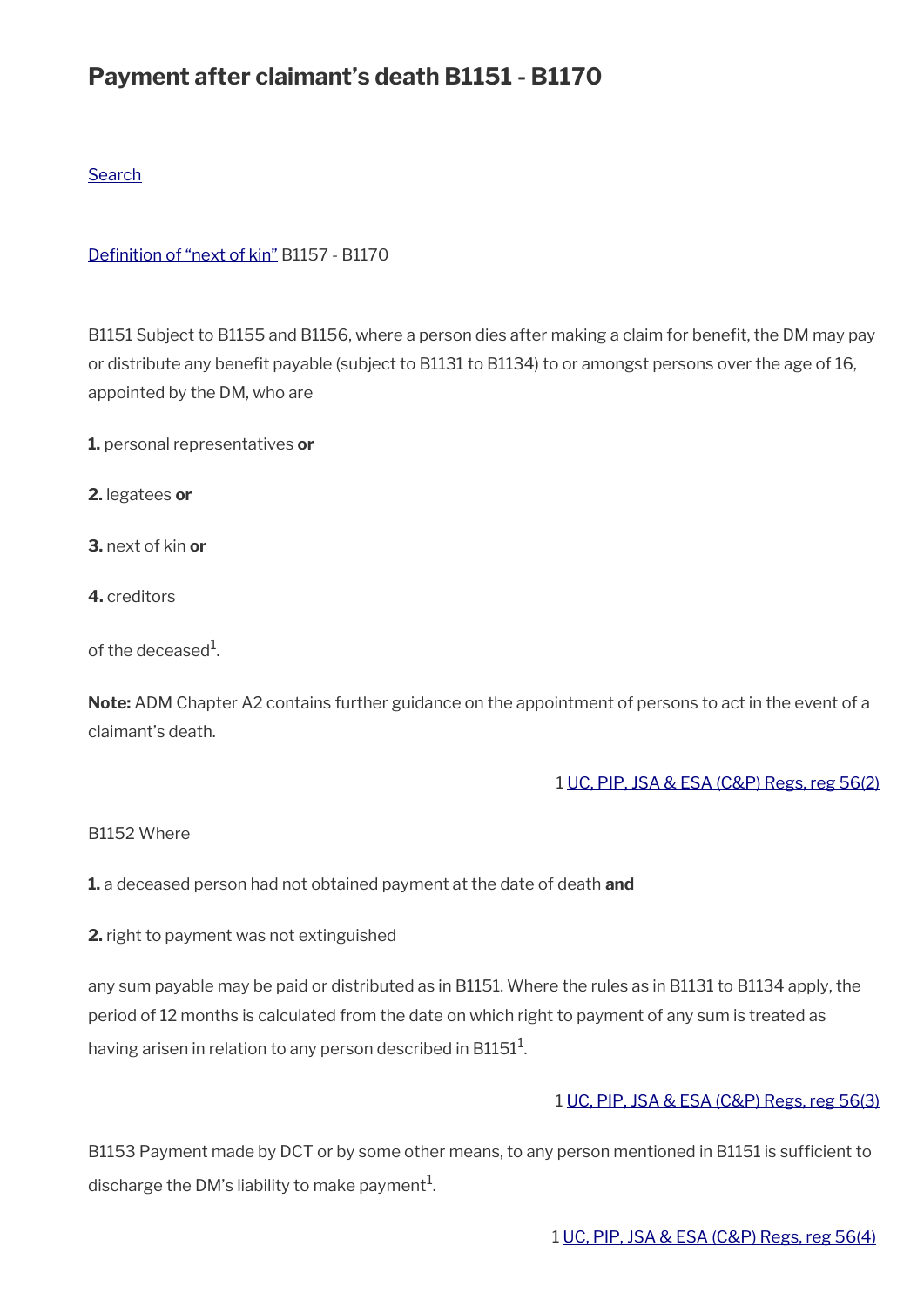B1154 Where the DM is satisfied that benefit payable in accordance with B1151 or B1152, or any part of it, is needed for the well-being of a person under the age of 16, the DM can pay that sum, or part of it, to a person over the age of 16, provided he is satisfied that that person will use it for the well-being of the person who is under the age of 16 $^{\rm 1}$ .

#### 1 [UC, PIP, JSA & ESA \(C&P\) Regs, reg 56\(5\)](http://www.legislation.gov.uk/uksi/2013/380/regulation/56)

B1155 B1151 and B1152 do not apply unless written application for payment of any sum is made to the DM within 12 months from the date of the deceased's death or within such longer period as the DM may allow in a particular case $^{\rm 1}$ .

#### 1 [UC, PIP, JSA & ESA \(C&P\) Regs, reg 56\(6\)](http://www.legislation.gov.uk/uksi/2013/380/regulation/56)

B1156 The DM does not require strict proof of title of any person listed in B1151 $^{\rm 1}$ .

#### 1 [UC, PIP, JSA & ESA \(C&P\) Regs, reg 56\(7\)](http://www.legislation.gov.uk/uksi/2013/380/regulation/56)

## <span id="page-25-0"></span>**Definition of "next of kin"**

B1157 For the purposes of B1151, next of kin means<sup>1</sup>

**1.** in England and Wales

**1.1** the persons who would take beneficially on an intestacy **and**

**2.** in Scotland

**2.1** the persons entitled to the moveable estate of the deceased on intestacy.

1 [UC, PIP, JSA & ESA \(C&P\) Regs, reg 56\(8\)](http://www.legislation.gov.uk/uksi/2013/380/regulation/56) 

B1158 - B1170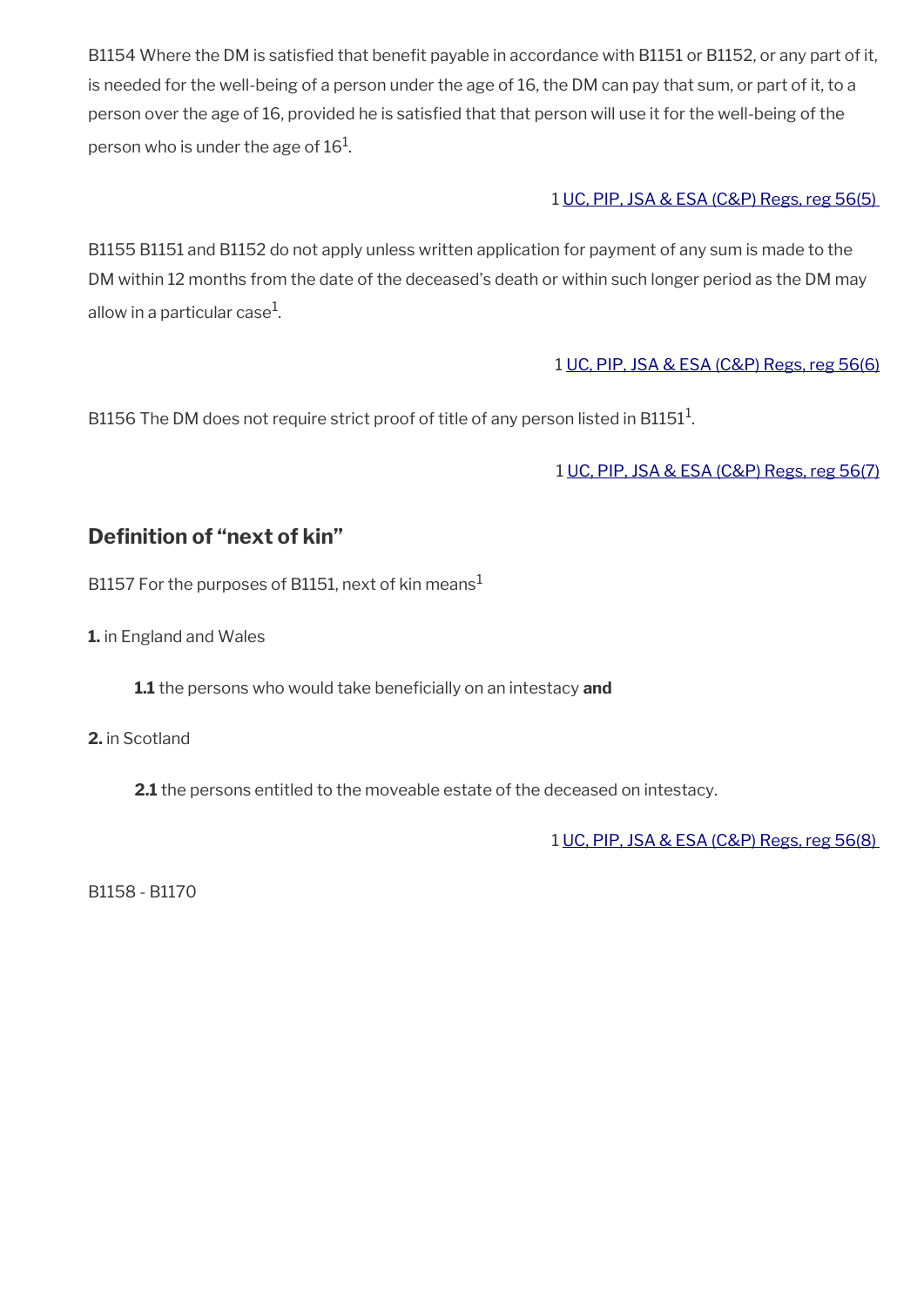## **Person unable to act B1171**

**[Search](http://dwpsearch.link2.gpn.gov.uk/search/search.jsp)** 

[Person acting on claimant's behalf B](#page-26-0)1171

## <span id="page-26-0"></span>**Person acting on claimant's behalf**

B1171 Where a person has been appointed to act on the claimant's behalf and a payment is made by DCT to that person, this is sufficient to discharge the DM's liability to make payment $^1\!$ 

Note: ADM Chapter A2 and the Agents, appointees, attorneys, deputies and third parties: staff [guide](https://www.gov.uk/government/publications/procedures-for-dealing-with-agents-appointees-attorneys-deputies-and-third-parties) contain further guidance on persons appointed to act on a claimant's behalf.

1 [UC, PIP, JSA & ESA \(C&P\) Regs, reg 57\(7\)](http://www.legislation.gov.uk/uksi/2013/380/regulation/57)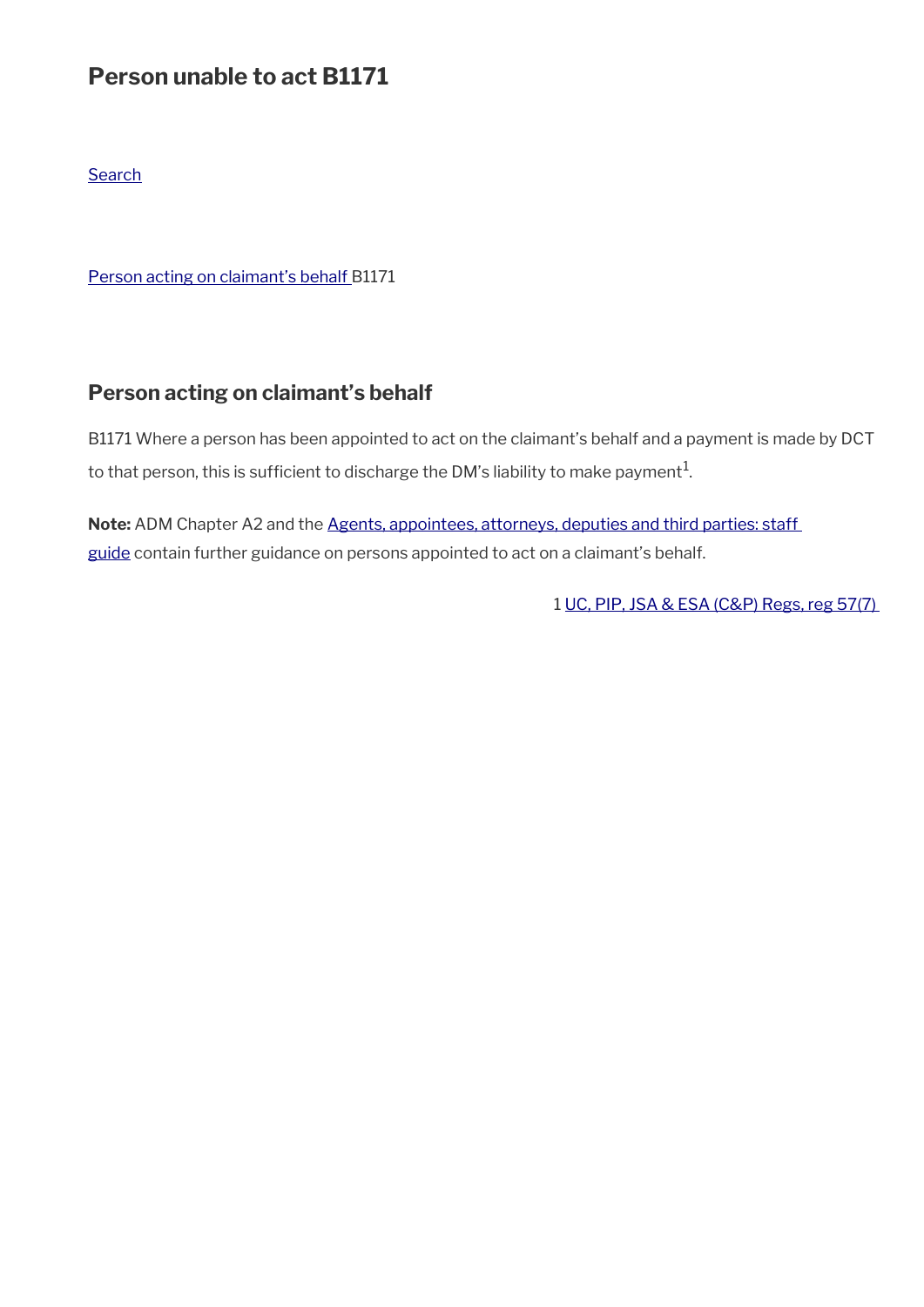## **Payment to another person on the claimant's behalf B1172 - B1999**

#### **[Search](http://dwpsearch.link2.gpn.gov.uk/search/search.jsp)**

[UC](#page-27-0) B1172

[PIP](#page-2-1) B1173 - B1999

## <span id="page-27-0"></span>**UC**

B1172 The DM may direct that UC be paid either wholly or in part, to another person on the claimant's behalf, if it is considered necessary to protect the interests of  $1$ 

**1.** the claimant **or**

**2.** their partner **or**

 ${\bf 3.}$  a child<sup>2</sup> or qualifying young person $^3$  for whom the claimant or their partner or both are responsible for **or**

**4.** a severely disabled person, where the claimant's UC award includes, by virtue of specified legislation<sup>4</sup>, an amount in respect of the fact that the claimant has regular and substantial caring responsibilities for that severely disabled person.

**Note 1:** ADM Chapter F1 contains further guidance on being responsible for a child or qualifying young person.

**Note 2:** ADM Chapter F6 contains further guidance on the meaning of a severely disabled person and regular and substantial caring responsibilities.

#### 1 [UC, PIP, JSA & ESA \(C&P\) Regs, reg 58\(1\); 2](http://www.legislation.gov.uk/uksi/2013/380/regulation/58) [WR Act 12, s 40;](http://www.legislation.gov.uk/ukpga/2012/5/section/40) 3 [UC Regs, reg 5;](http://www.legislation.gov.uk/uksi/2013/376/regulation/5) 4 [UC Regs, reg 29](http://www.legislation.gov.uk/uksi/2013/376/regulation/29)

## **PIP**

B1173 PIP may be paid wholly to another person on the claimant's behalf if it appears necessary to protect the claimant's interests $^{\rm 1}$ .

**Note:** Operational guidance on when this may apply is available.